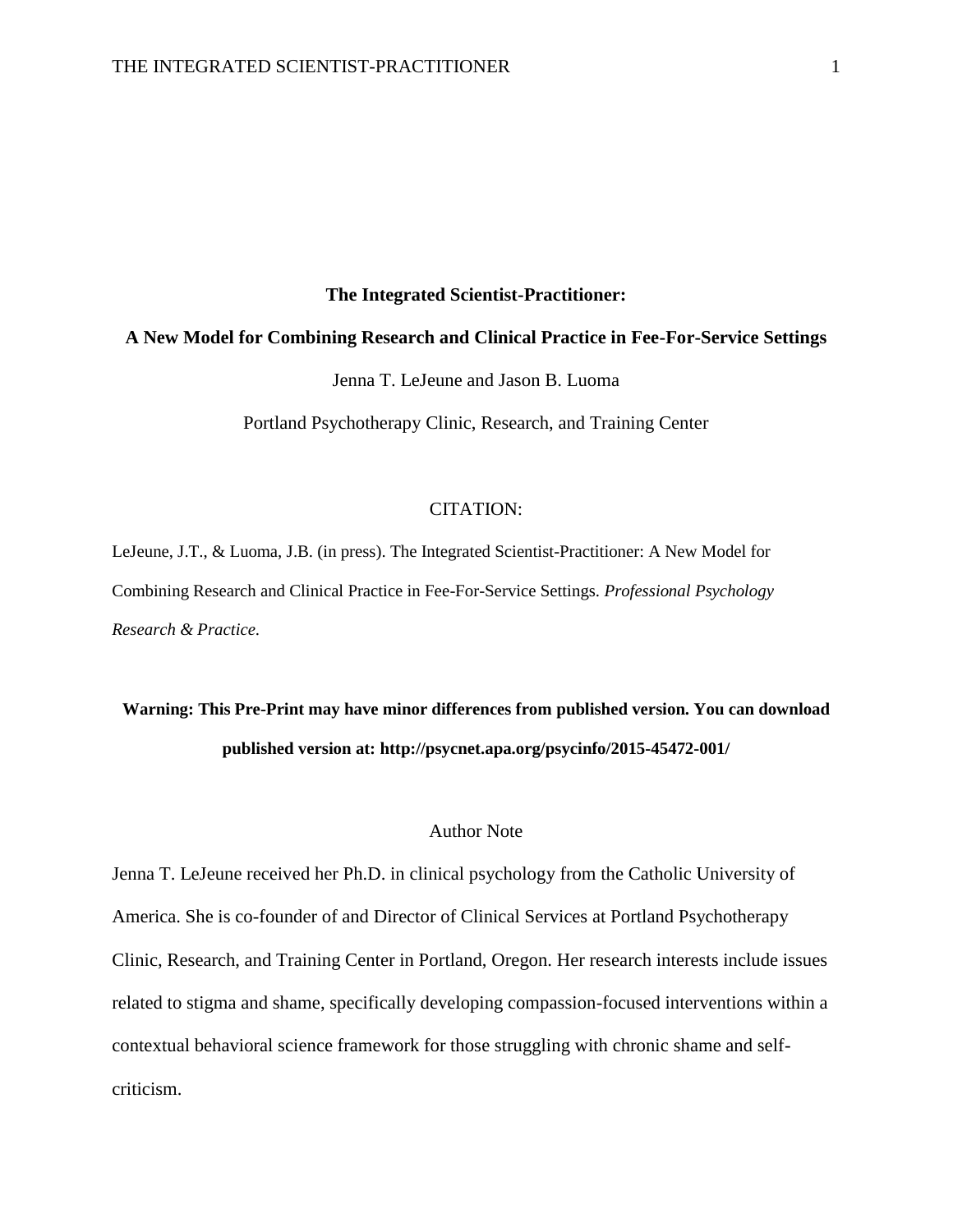Jason B. Luoma received his Ph.D. in clinical psychology from the Catholic University of America. He is co-founder and Director of Portland Psychotherapy Clinic, Research, and Training Center in Portland, Oregon. His research focuses on using contextual behavioral science to address shame and stigma and help people and communities foster belongingness, intimacy, and compassion. He is also interested in the dissemination and training of evidence-based therapies.

The authors would like to thank Drs. Kelly Koerner, Melissa Platt, and Paul Guinther for their input on this manuscript. We would also like to acknowledge all the current and former members of the staff at Portland Psychotherapy, without whom this paper would never have come into being.

Correspondence concerning this article should be addressed to Jenna T. LeJeune, Portland Psychotherapy, 3700 N. Williams Ave., Portland, OR 97227. E-mail: jlejeune@portlandpsychotherapyclinic.com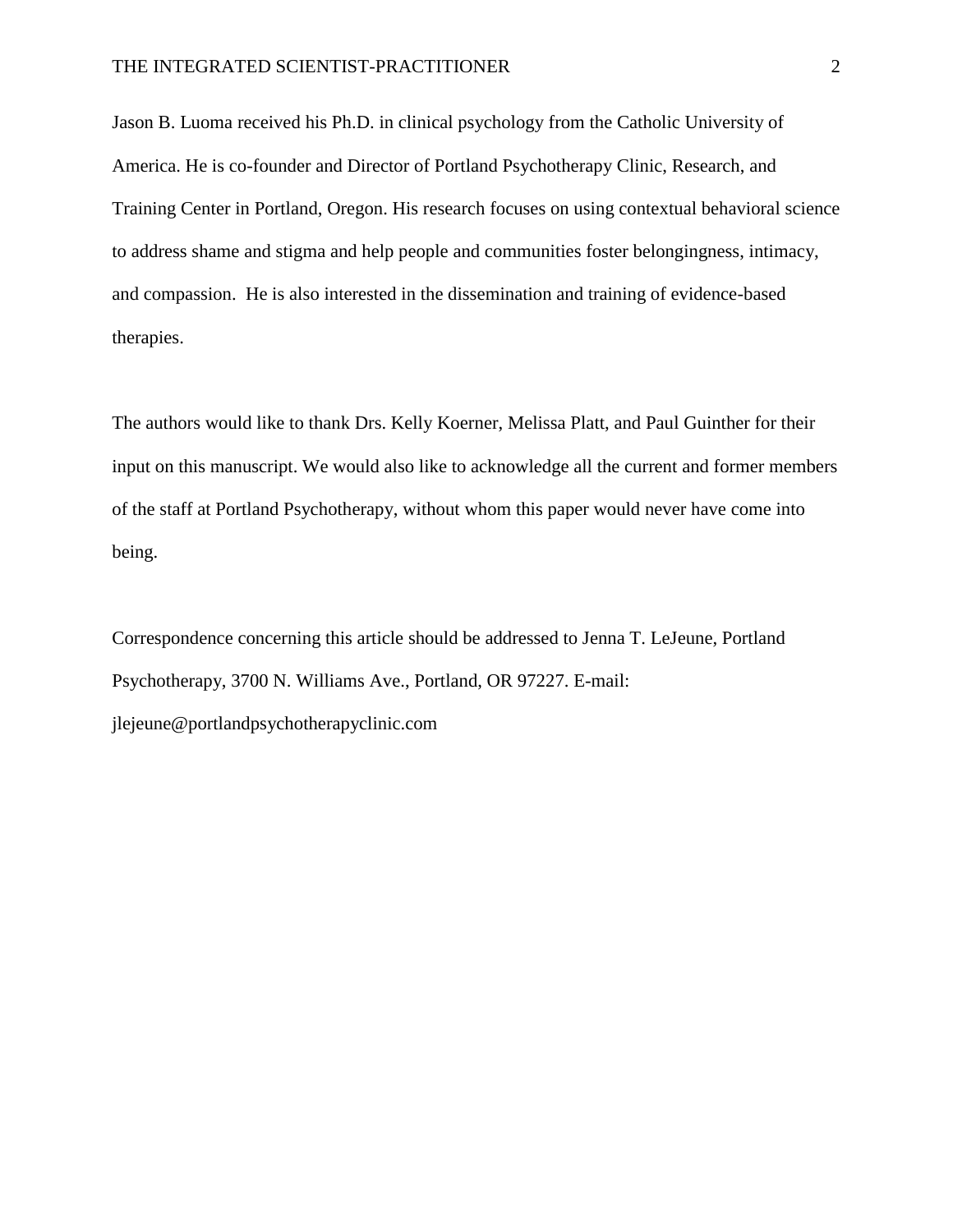#### Abstract

American Psychological Association (APA) guidelines require that all psychologists be trained to integrate science and practice in their work. The majority of psychologists have been trained in a scientist-practitioner model to both *utilize* and *produce* scientific research. However, the day-to-day integration of research and clinical practice is rare for most psychologists. Changes in the healthcare system, increased emphasis on evidence-based practices, diminished funding for psychosocial research, and decreases in tenure track faculty positions mean that new models are needed for both clinical practice and research productivity. Although this rapidly changing professional landscape poses significant challenges, these changes may also create new opportunities to fulfill the ideal of an integrated psychological science. Some fee-for-service settings could be restructured based on social business models to promote research productivity among clinicians, improve clinical outcomes, and provide a new home for psychological researchers who would like their work to be more connected to the applied aspects of their science. In this paper we outline some of the reasons why, to this point, psychosocial research has never occurred in a robust fashion in private fee-for-service settings. We then outline some potential ways of overcoming barriers to conducting research outside of academia, including how to carve out and fund dedicated research time within a clinical practice setting. Finally, we provide a case example of a new business model to support this research, called the clinicalresearch social business model, in which profits from the income-generating activities of the business serve as a stable, internal funding source for in-house research endeavors.

*Keywords:* scientist-practitioner, social business model, practice-based research, business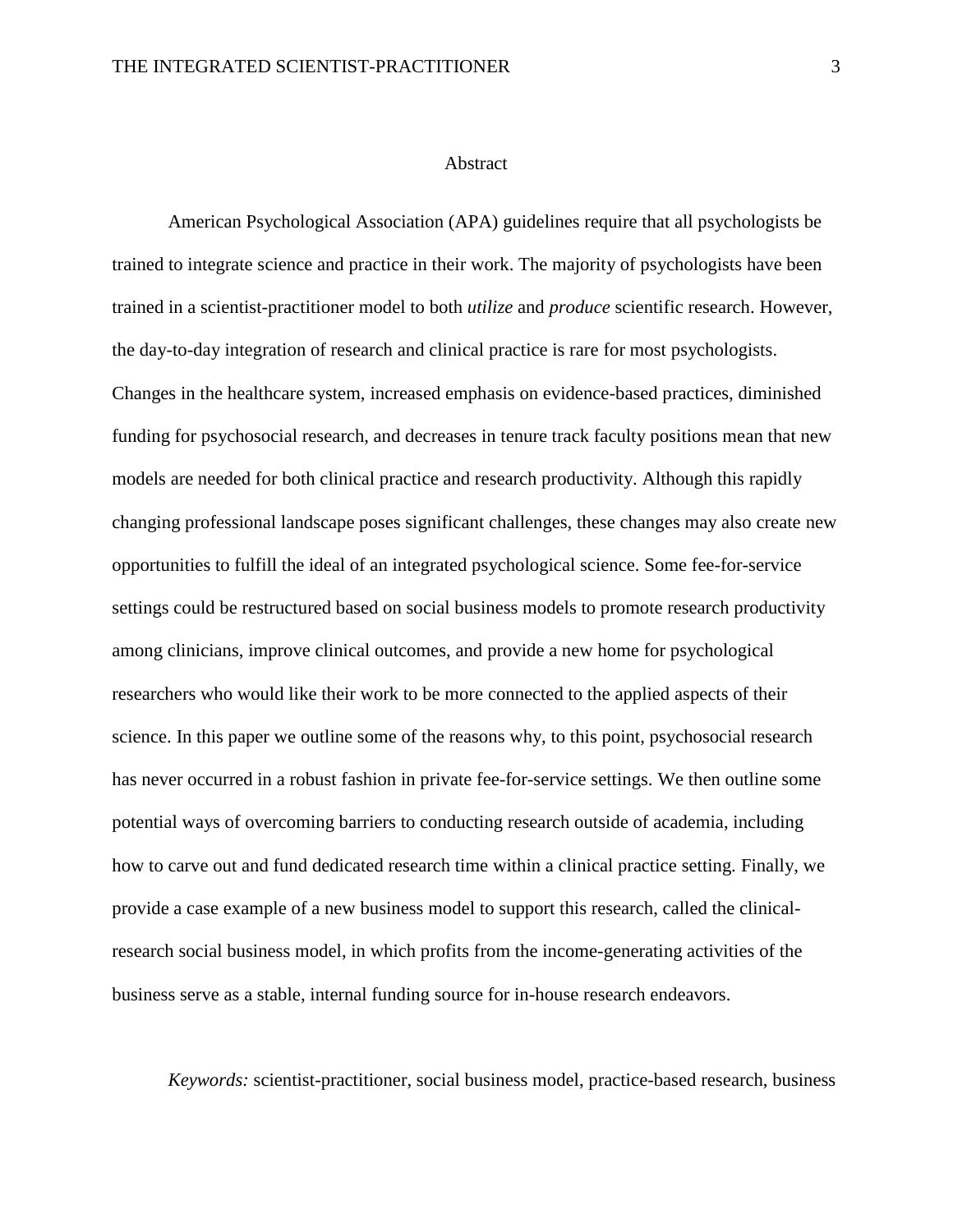# The Integrated Scientist-Practitioner: A New Model for Combining Research and Clinical Practice in Fee-For-Service Settings

Despite the intention of the Boulder Conference more than 65 years ago (Raimy, 1950) and the American Psychological Association (APA) guidelines mandating that all accredited training programs in psychology emphasize the integration of science and practice when training would-be psychologists (APA, 2013), the day-to-day integration of science and practice remains elusive for most psychologists (Frank, 1984). Although the majority of psychologists practicing today are trained in the scientist-practitioner model, in which they have been specifically trained to both *utilize* and *produce* scientific research (Chang et al., 2008), most clinical psychologists work in private fee-for-service settings with little, if any, opportunity to engage in psychological research. The bulk of psychological research is produced by a small minority of psychologists working primarily in academic settings removed from clinical practice (Norcross & Karpiak, 2012). However, the rapidly changing professional landscape of both academia and clinical practice may create a new impetus for a more integrated science and practice of psychology within fee-for-service settings.

Funding sources that have typically supported the type of psychosocial research for which psychologists are well trained have weakened. Tenure-track academic positions have become increasingly rare, dropping from 45% of faculty positions in 1975 to 24% in 2011 (U.S. Department of Education [ED], 2013). Funding rates for psychosocial research from the National Institutes of Health (NIH) and the National Institutes of Mental Health (NIMH) are at the lowest levels in those agencies' history (NIH Office of Extramural Affairs, 2013b; NIH Office of Extramural Affairs, 2013a), a trend that is likely to continue (Gogtay & Insel, 2014). Funding is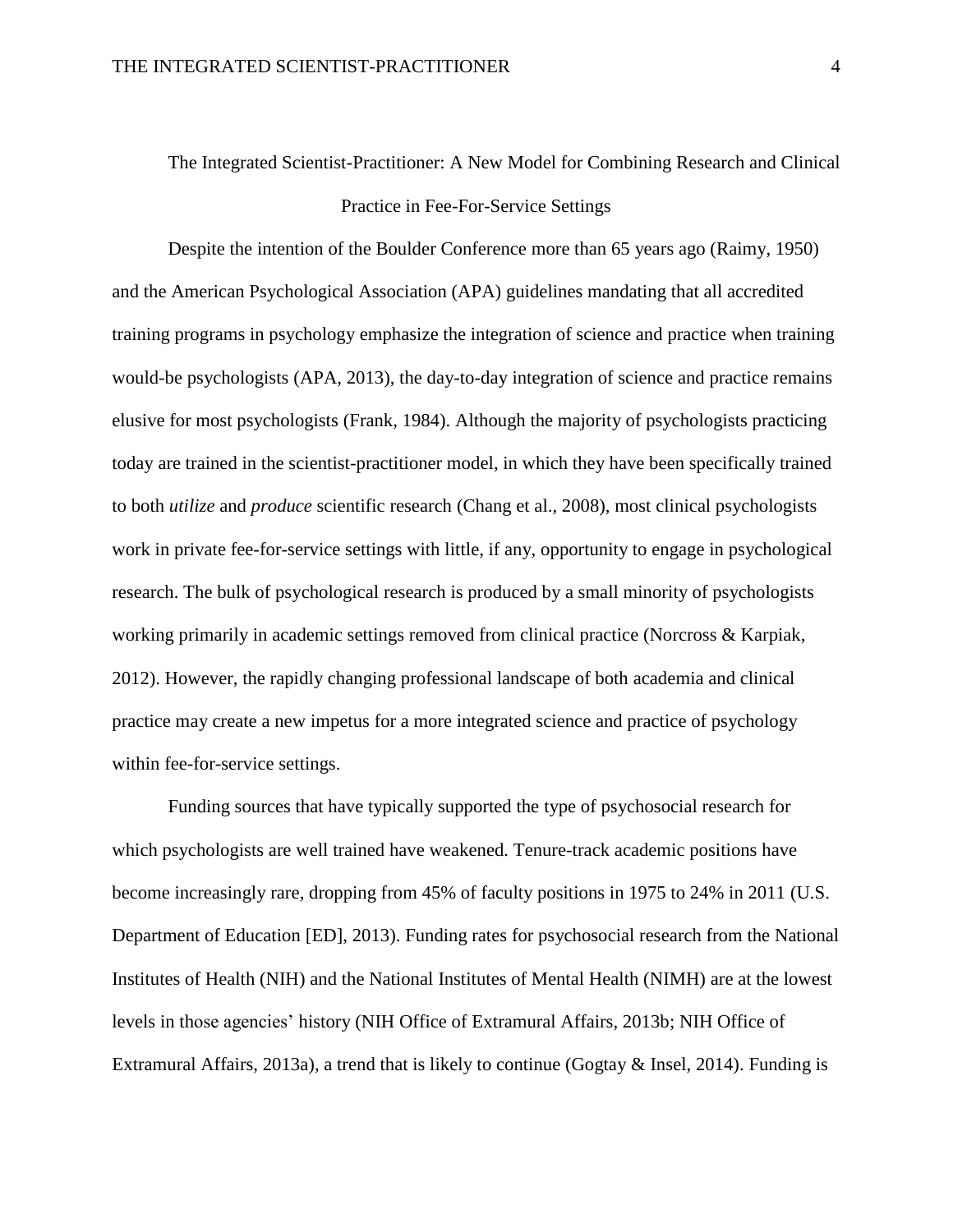shifting toward biological research and away from clinical trials, further weakening the prospects for psychological research (Insel, 2015). Other means to fund psychosocial research are needed.

Clinical practice is also rapidly changing. Discipline-specific changes such as dramatic increases in the number of new graduates from doctoral programs (APPIC, 2003, 2013) are putting downward pressure on insurance reimbursements. Significant cuts in reimbursement rates for psychologists in many markets (Goodheart, 2010) means that private practice is much more difficult for psychologists in those areas. Changes due to healthcare reform such as accountable care organizations, along with other market forces, are leading to significant consolidation in health care. Increased demands for evidence-based practice and outcome measurement are changing the way services are organized and funded. Although these changes may generate apprehension among some, disruption can also create the possibility for positive change. We believe that at least some private fee-for-service settings may thrive from considering how to include research as a more integral part of their business model.

In this paper, we outline some of the reasons why the production of scientific knowledge has never occurred in a robust fashion in private fee-for-service models. We then outline theory and methods for overcoming these barriers and describe how to carve out and fund dedicated research time within a fee-for-service context. Finally, we describe a case example of a business model, based on social enterprise concepts (Yunus, 2011), we believe may be an option for some psychologists looking to develop more integration of research and practice in their work. This clinical-research social business model, which has been manifest at our site, uses the profits from the income-generating activities of the practice serve as an internal, stable funding source for inhouse research endeavors.

#### **Conducting Research in Private Fee-For-Service Settings: Barriers, Solutions, and Benefits**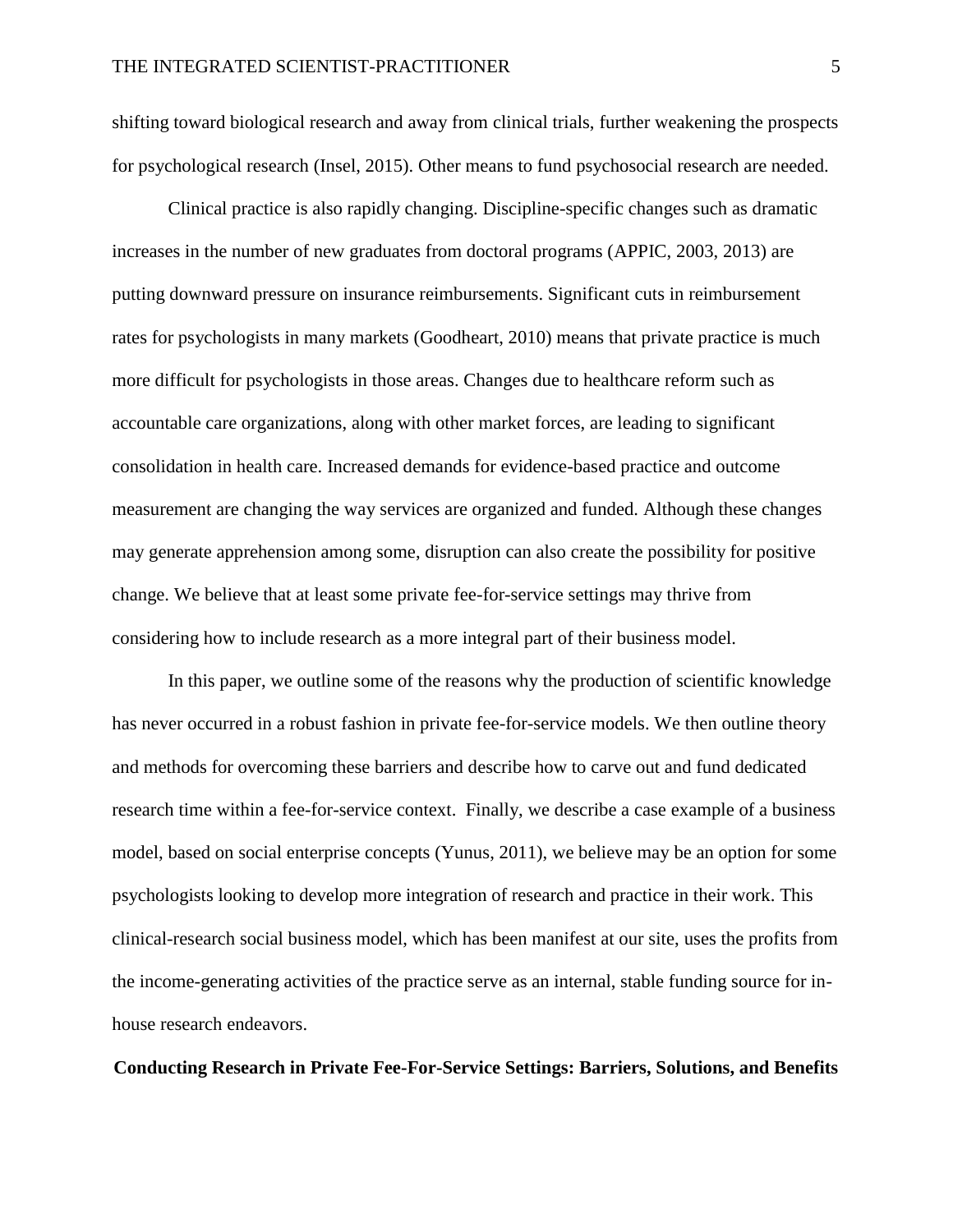Although many factors contribute to a dissonance between research and clinical practice, in this paper we outline two primary sets of barriers that commonly arise: 1) how monetary contingencies in fee-for-service settings work against the unstructured, creative time needed to produce research and 2) how logistical and social barriers often impede robust involvement in research activities in such settings. We then outline some solutions to these barriers.

## **Monetary Barriers: The Positive and Negative Role of Money**

In private practice and other fee-for-service settings, the tight contingency between seeing a client and the extrinsic reward of receiving money results in a relatively narrow focus on seeing more and more clients. While this is probably beneficial from a purely economic standpoint, this same contingency can harm research productivity. Immediate monetary rewards trump delayed rewards (Critchfield & Kollins, 2001), reduce intrinsic motivation and creativity (Hennesey & Amabile, 1998), and result in decreased sharing of information and expertise among colleagues (Lin, 2007). Scientific research is a prototypical example of the kind of work that is harmed by tight extrinsic contingencies; it is work that requires broad and complex conceptual thinking, collaboration with others, and a focus on innovative solutions tied to longterm goals (Woodman, Sawyer, & Griffin, 1993). Fee-for-service clinicians are not paid for research endeavors. In addition, many of the contingencies that sustain ongoing research efforts among academics, such as the promise of tenure and esteem from colleagues, are absent in feefor-service settings. The result is that this immediate and extrinsic monetary reward combined with the relatively reliable experience of helping a suffering human being that are present for engaging in direct service clinical work dominates over the extremely delayed, probabilistic and financially weak rewards of conducting research. In the fee-for-service context, psychologists are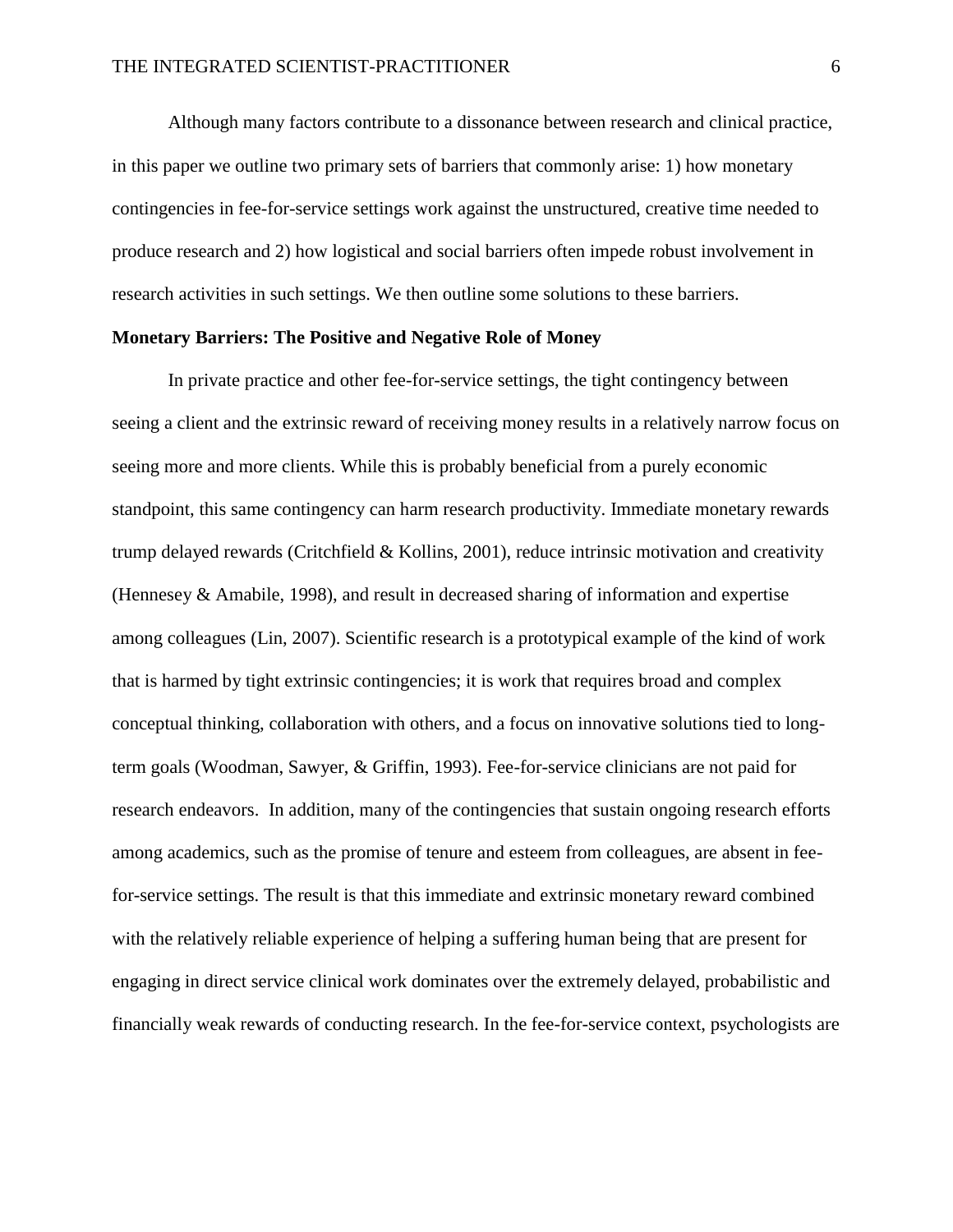increasingly shaped toward a tighter focus on clinical productivity at the cost of competing activities, such as research.

#### **Managing Monetary Contingencies to Support Research**

The intrinsic motivation to conduct research needs to be guarded carefully so that it is not overshadowed by competing extrinsic rewards for engaging in clinical work. One way to protect intrinsic motivation from the possible negative effects of monetary contingencies is to pay staff a fair, fixed salary to support the research portion of their work. This amount needs to be similar to what they would make doing clinical work. The goal is to take money "off the table" so that it is no longer a significant influence on what the person does with that portion of their time.

In contrast, maintaining relatively tight contingencies between money and activities that directly generate revenue may be more helpful from a financial standpoint. Since the main revenue in a clinical fee-for-service business comes from therapy appointments, paying staff on a commission basis for the portion of their time spent on clinical activities ties their income to the revenue they directly bring into the business. The result is that this extrinsic reward is likely to help clinician-researchers maintain a focus on keeping a full schedule during the portion of their time devoted to clinical work. Commission-based clinical income also has the benefit of increasing variable costs (i.e. those costs that rise and fall with a business' production volume) while decreasing fixed costs for the business (i.e. costs that remain stable regardless of production such as rent, insurance, marketing expenses, fixed salaries, etc.), which serves to lower overall risk to the business enterprise.

The model described above of paying staff a fixed salary for research activities that don't directly generate revenue can be created by nesting research inside a social enterprise organized around concepts such as the low-profit limited liability corporations, B-Corps, or social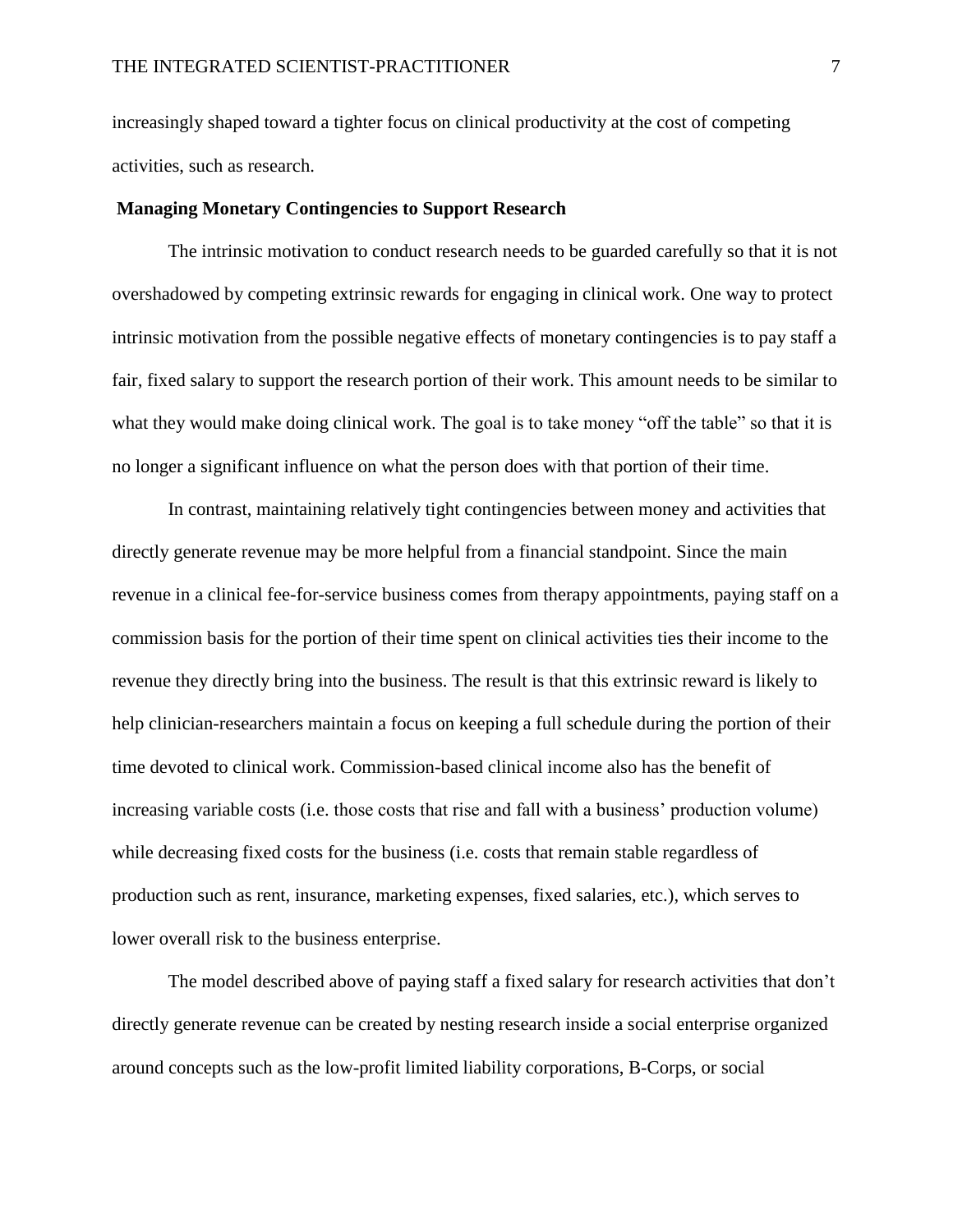businesses (Yunus, 2011). While the central organizing goal in for-profit corporations traditionally has been to maximize profits for shareholders, social businesses are organized to maximize the social good. While a social enterprise does need to attend to the financial bottom line, its focus is primarily on maximizing social good based on values such as environmental stewardship, high quality of life for employees, or contribution to the community, such as through psychosocial research. In these sorts of businesses, the revenue generated from profitmaking activities typically subsidizes other activities that focus on the non-monetary goals of the business, goals which are explicitly stated and integrated throughout the business. For example, a fee-for-service therapy clinic set up as a social business might reinvest profits that would typically go to shareholders into activities that are not directly income-generating but promote the social good, such as providing low fee services or funding scientific research.

In sum, in order to overcome the monetary barriers to conducting research in a fee-forservice setting, research work must not be put in competition with clinical work. Instead, finding ways to alter contingencies on an organizational level such that clinical work becomes a means of paying for research work may be one viable solution to funding research productivity in feefor-service settings.

#### **Logistical and Social Barriers and Solutions**

While some psychologists in clinical practice have no desire to be involved in research once they leave graduate school, for those who do, there are significant logistical and social barriers to research involvement outside of academia despite strong interest and ability. There is frequently little guidance given on how a clinician-researcher operating outside of an academic or other research institution is supposed to conduct quality research without institutionally provided access to resources like journal articles, research assistants to enter data, or even basic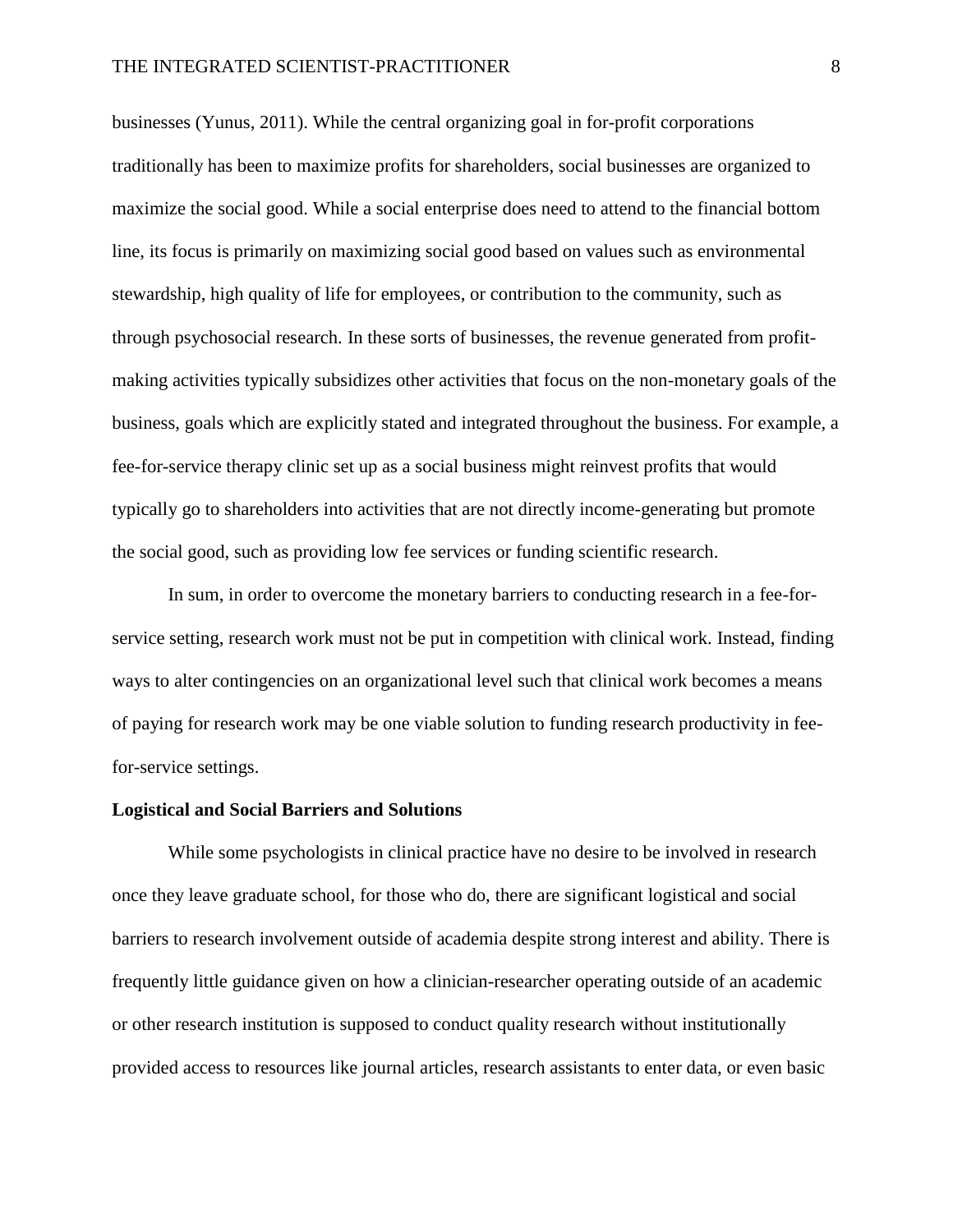equipment such as statistical programs. Below we present some of the most common barriers to conducting research outside of academia and offer some potential solutions.

**Barrier: IRBs.** Gaining access to an institutional review board (IRB) for independent ethics review can be one of the most challenging and costly barriers to conducting research outside of academia (Gold & Dewa, 2005). IRB oversight is generally needed in order to ensure ethical methods, publish findings and avoid legal risks. Typically, IRBs are found within academic institutions or large research or medical establishments. Private IRBs that cater to biomedical and pharmaceutical researchers are prohibitively expensive. Finding an academic as a collaborator is one solution. However, this limits the independence of the clinician-researcher and frequently puts her or him in a subordinate role to the academic-researcher. However, without a formal collaboration with a faculty researcher, academic institutions are often reticent to open their IRB to outsiders.

**Solution: Creating an independent IRB.** Contrary to the common misperception that IRBs must operate under the purview of an academic institution or other large organization, U.S. federal laws place few limitations on who can create an IRB. With the help of consultants and attorneys, our organization banded together with 6 other non-academic organizations across the country to create a non-profit corporation to house an independent IRB that reviews research projects from the member organizations. Member organizations are all for-profit companies focused on the provision of evidence-based psychotherapies and/or on the dissemination of evidence-based psychosocial interventions. Each member organization pays a small fee to the non-profit to cover the overhead involved in running the IRB. As with most academically-based IRBs, most of the work involved in this private IRB is done on a volunteer basis by members.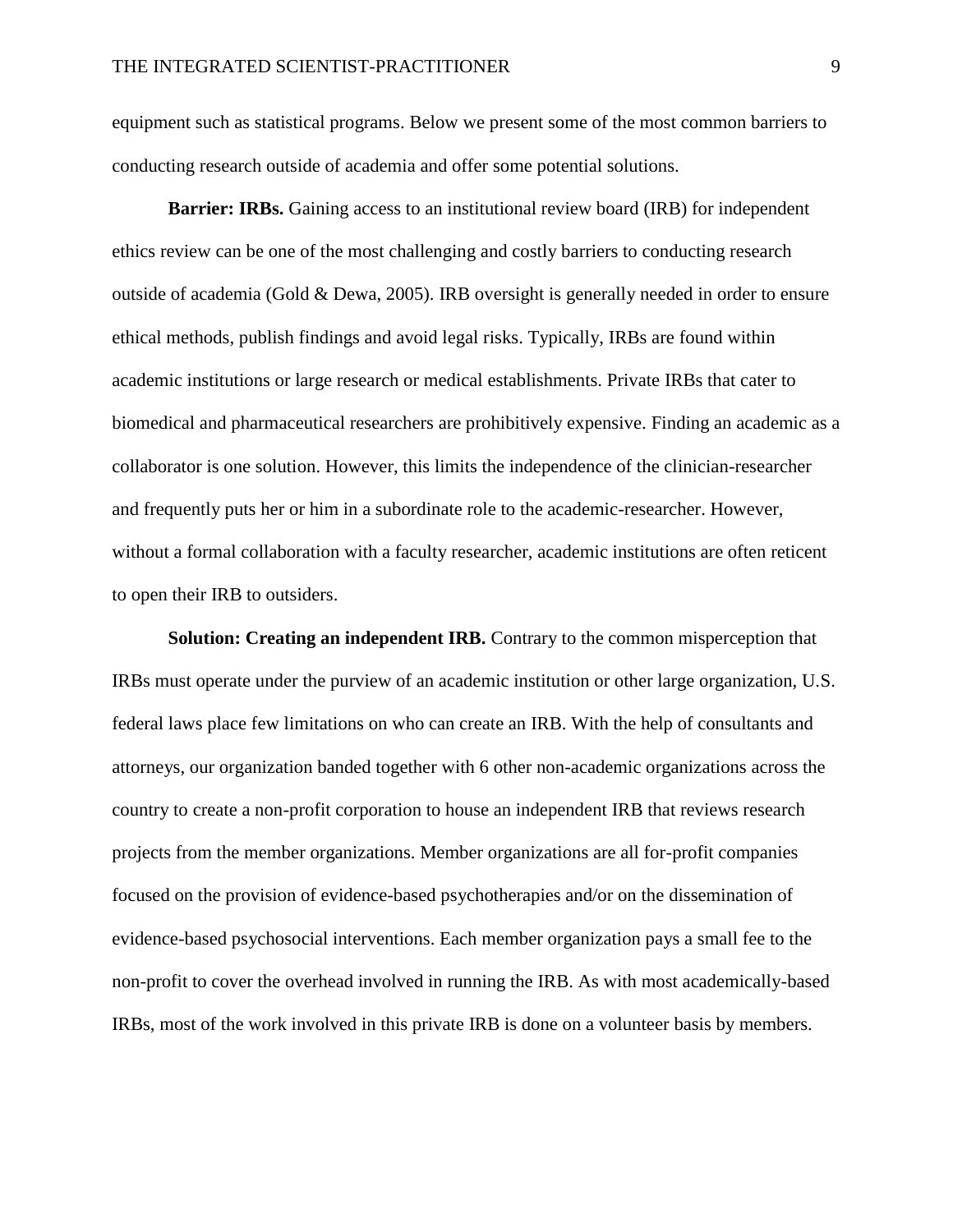The result is a functioning, highly affordable IRB that is approved by the federal government and that is able to serve as the IRB for federal grant funding.

**Barrier: Journal access.** Access to scientific literature and library resources can be more difficult for the independent researcher compared to the university-based researcher. Fees for access to journal databases are prohibitively expensive for all but large institutions and perdownload fees for articles are often more than \$30 per article. Some clinicians may be able to obtain adjunct appointments at academic institutions in return for these perks, but these appointments often are unpaid, and the return on investment can be difficult to rationalize.

**Solution: Journal Access.** Though methods for obtaining scientific publications vary by locale, many state-funded universities are required to make their journal databases accessible to the public. Some public library systems also provide good access to scientific journals or databases. In addition, the advent of Google Scholar and the increasing use of self-archiving through websites such as ResearchGate or PubMed mean that articles are increasingly available outside of libraries. Finally, research assistants recruited from local universities often have access to their university's journals. As part of their research duties, they can be enlisted to conduct literature searches, both providing training for them and saving the researcher time.

**Barrier: Lack of assistants.** The academic-based researcher typically has an entire lab of students and assistants at their disposal. Research assistants often form the backbone of research teams and conduct much of the data collection and data entry that occurs. Without these resources, it would be difficult for many researchers to be productive.

**Solution: Recruiting research assistants.** Outside of academia, research assistants can be recruited by developing a reputation in the community for research and by networking with colleagues at local academic institutions. In our case, through developing a reputation as a site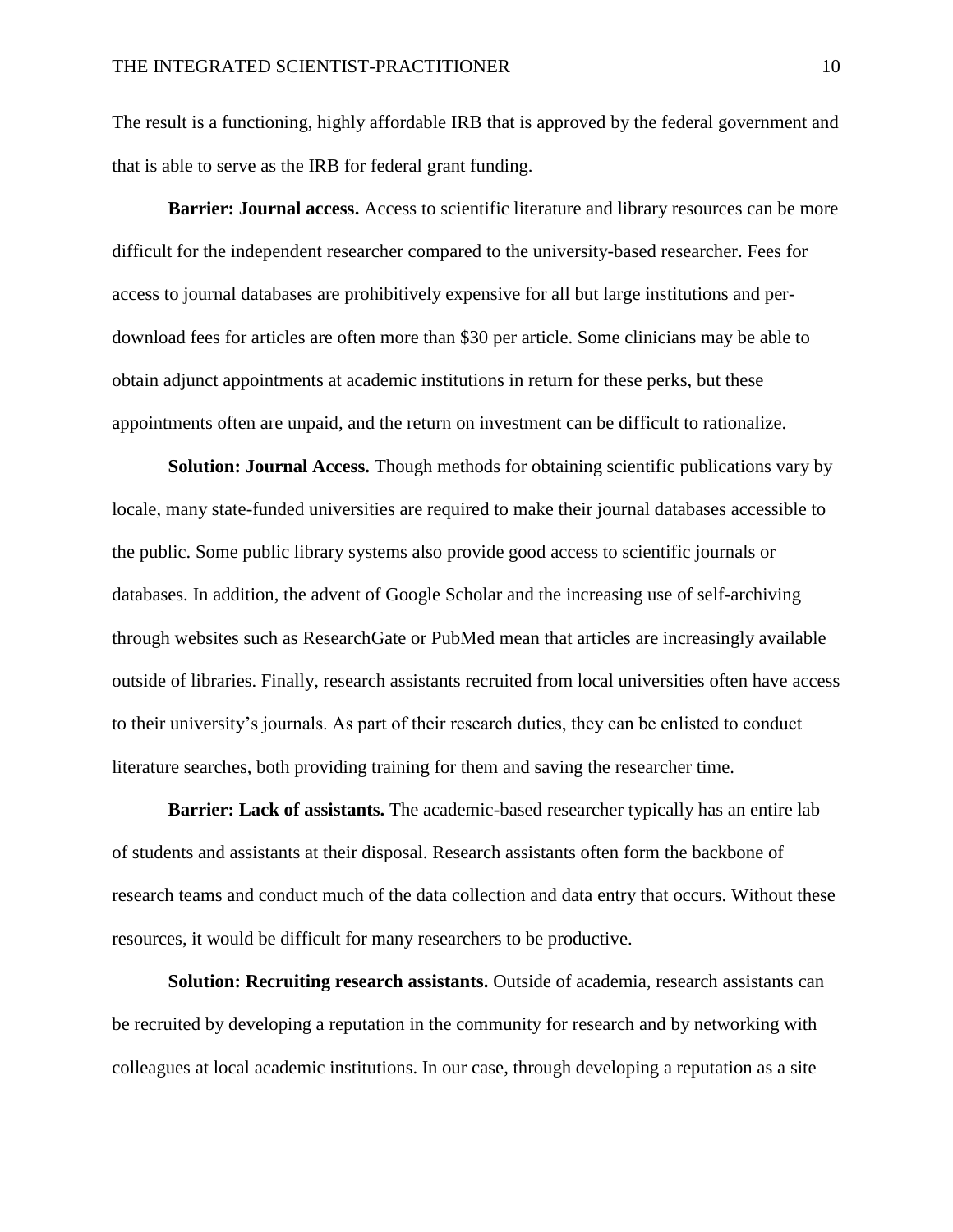where students can get meaningful research experience, we have been able to find many excellent volunteer research assistants. Often, these are people who have a bachelor's degree and are looking for research experience in preparation for graduate training in psychology or are psychology doctoral students from local universities looking for additional experience.

**Barrier: Isolation.** Few scientists are productive in isolation. Academia is an environment in which scientific research thrives, in part, because it offers a pre-made community with institutional supports that are needed in order to be productive in research. Most scientists do not have the expertise to complete all the tasks involved in research on their own. Access to collaborators, alternative perspectives, and professional consultation is essential. The clinicianresearcher in a traditional fee-for-service setting is likely to be surrounded mainly by clinical colleagues who may have limited interest in or knowledge of the process of scientific research and who may see such research as somewhat removed from to their daily struggles with clients.

**Solution: Developing collaborations.** While academia offers a premade community of potential collaborators, psychologists wanting to conduct research outside of academia need to persistently and mindfully cultivate relationships with others who can serve as important collaborators and connections to the broader world of research. While some barriers do exist to forging such connections, our experience has been that through persistence and attention these barriers can be overcome, resulting in meaningful, ongoing, and mutually beneficial collaborations with colleagues who genuinely share similar interests.

#### **Benefits of Conducting Research Outside of an Academic Setting**

While the above mentioned barriers do pose significant challenges to the clinicianresearcher, we believe that these barriers are not insurmountable. Non-academic settings may offer unique benefits that may not be present for the researcher based in a more traditional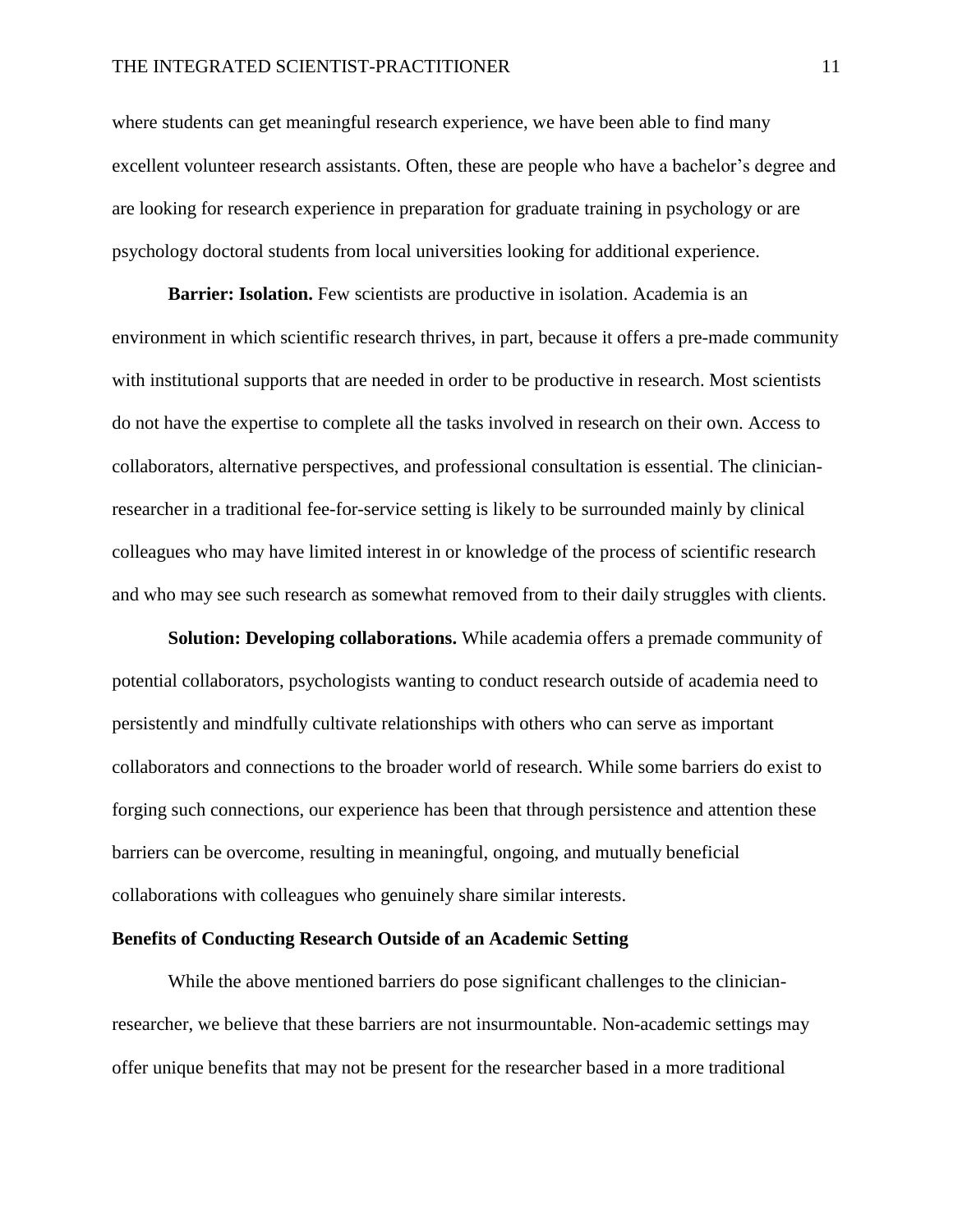research setting. In addition, having a more integrated clinical-research practice may also benefit the clinical-researcher's clinical work beyond what is typically afforded in the traditional fee-forservice settings focused solely on the provision of clinical services.

**Freedom from external constraints***.* Grant-funding agencies change their priorities rapidly and the availability of funding depends strongly on current economic conditions and the political, scientific, and cultural zeitgeist of the moment. Researchers are often forced to conform and sometimes drastically change their research programs to match these dictates. In addition, grant funded research often follows a boom and bust pattern that requires rapid scaling up and down of resources over short periods of time, leading to much waste.

In contrast, conducting research within a fee-for-service setting may allow the development of research programs that are more secure because of the decreased or even abolished reliance on external grant funding. The revenue and overhead involved in an established fee-for-service practice tends to be fairly stable over time. A more stable funding line allows infrastructure to be built more systematically, ultimately allowing research to be conducted more efficiently and with less waste. In addition, staff can be hired and shifted to meet various research needs in a manner that is unrestricted by the regulations of funding agencies.

**Ability to focus on practical impact***.* Another benefit of conducting research in a private fee-for-service setting is that the researcher is free from the "publish or perish" focus that is often found in academia, wherein publication becomes the end game, rather than genuine scientific progress (Neill, 2008). Since sheer quantity of publications is not prized in non-academic settings, researchers in these settings are able to focus on lines of research that require longer timelines. This also allows a focus on other means of progressing science, such as supporting the dissemination and application of empirical findings and evidence-based practices.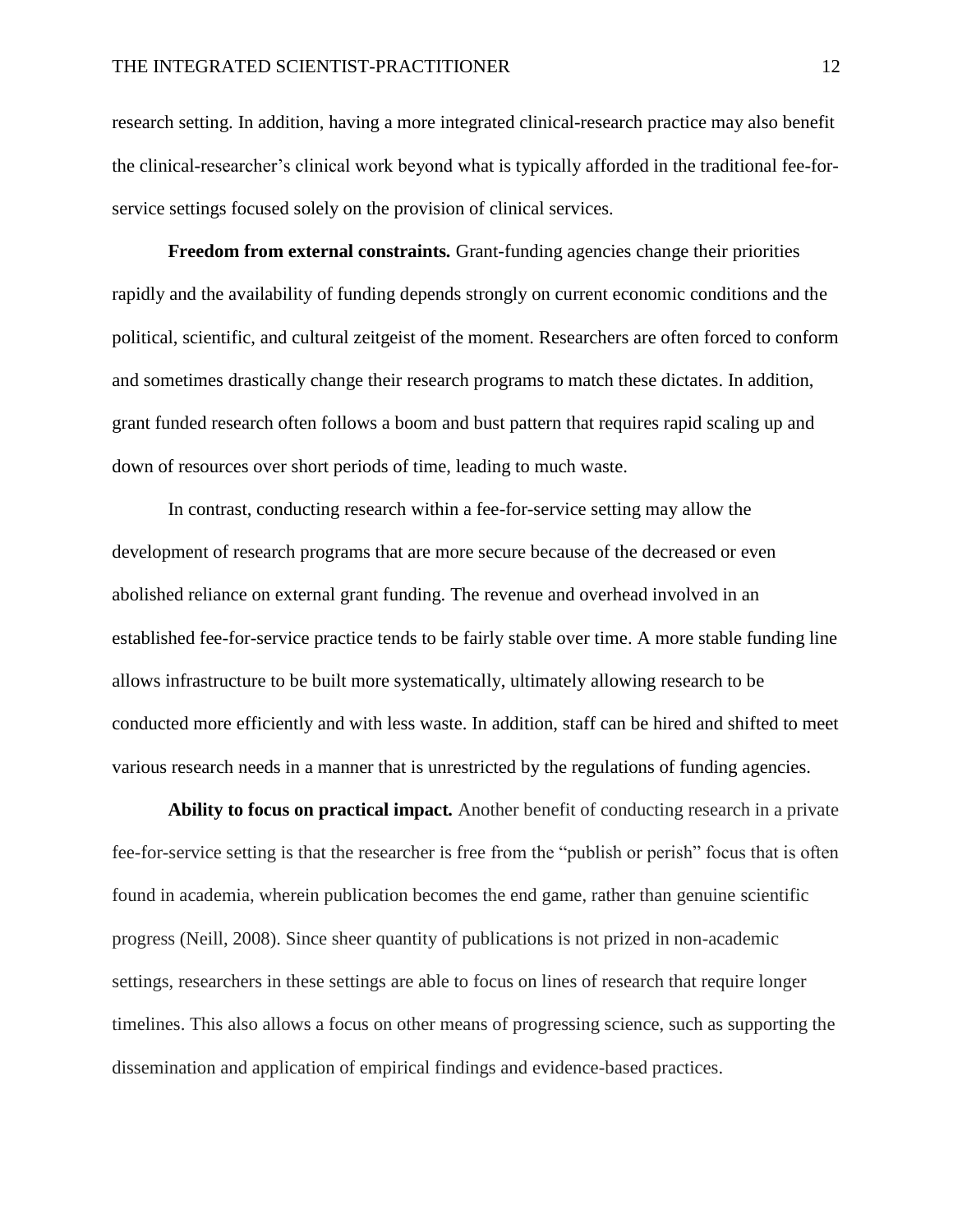**Ease of integration of science and practice***.* The demands of an academic position often preclude academics from having any sizable clinical practice. For those who do maintain some clinical practice, it is usually completely separate from their role as an academic-researcher. The private fee-for-service setting allows clinician-researchers to be directly involved in both clinical and research endeavors in an integrated way that has eluded most psychologists.

Lack of bureaucracy. In academia, there are committees to report to, seemingly endless paperwork to be filled out, administrators and department chairs from whom to seek approval, and donors to appease. All of these can be barriers to truly independent research which are simply not present in a more streamlined business setting.

**Potential for improved clinical practice.** In addition to the above benefits for researchers of having an integrated clinical-research practice, there are also likely benefits seen in terms of service delivery. Quality improvement efforts can be conducted in ways that lead to generalizable knowledge and publications. Outcome studies may incorporate training in evidence-based practices that can then be used clinically. Progress monitoring, which is increasingly emphasized by payers and also shown to result in improved outcomes and reduced rates of treatment failure (Meier, 2014), can be seamlessly incorporated into the clinical context, while simultaneously providing data for publication. As such, being able to actively contribute to psychological research within a fee-for-service setting may not only offer professional variety and opportunities to collaborate with others in a way that is often lacking in an exclusively clinical practice, but it may actually improve clinical outcomes for the organization.

For these reasons and others, we propose that finding ways to address the barriers to conducting scientific research in fee-for-service settings is not only possible, but can also be worthwhile given the many benefits of doing such work outside of traditional academic settings.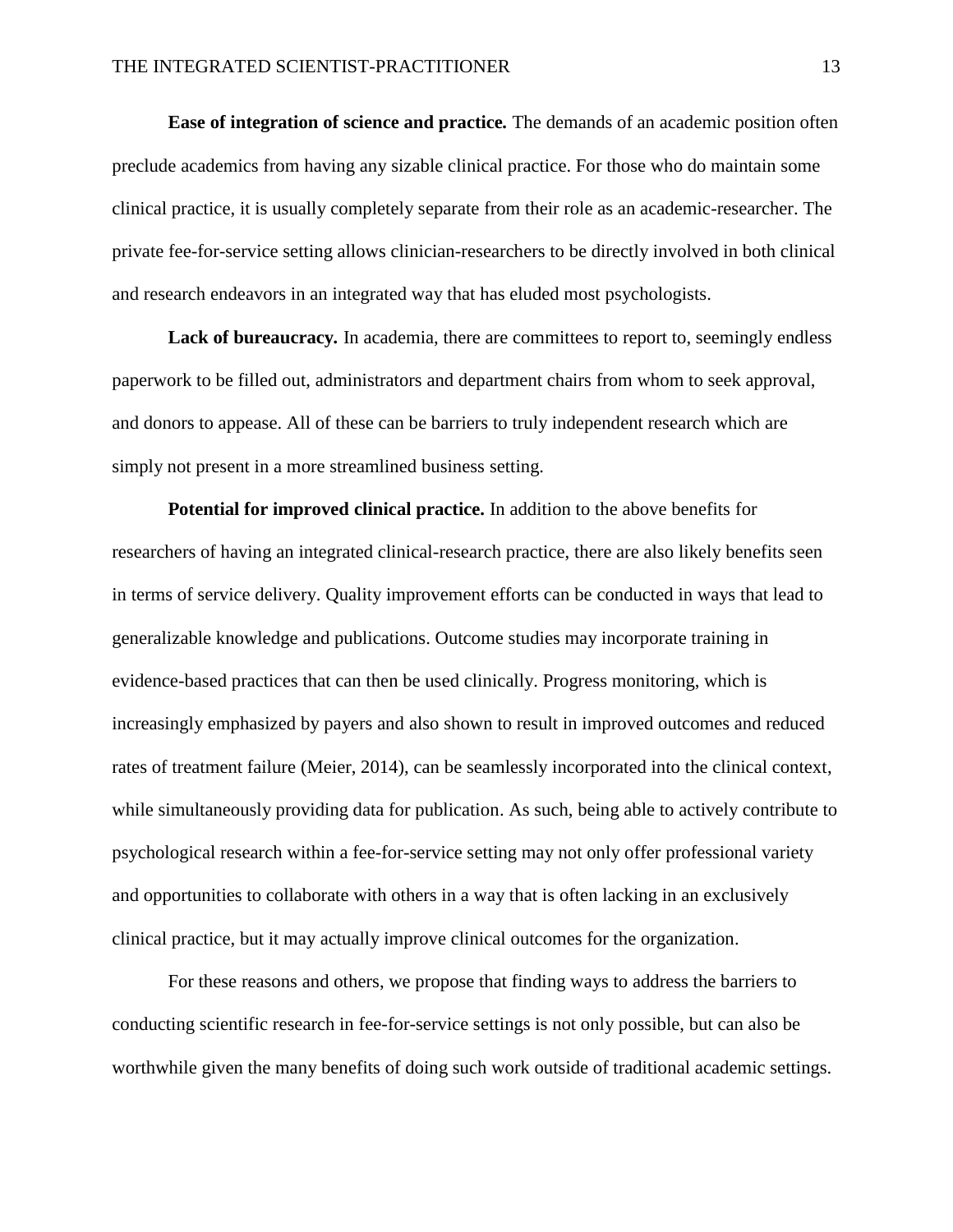## **Case Study: Portland Psychotherapy Clinic, Research, and Training Center**

The rest of this paper outlines the implementation of the ideas presented above as applied in our particular setting, Portland Psychotherapy Clinic, Research, and Training Center (Portland Psychotherapy), based in Portland, Oregon.

## **Why We Chose to Create a Business to Fund Research Outside of Academia**

Both of the authors are clinical psychologists trained in the scientist-practitioner model. Although differing in career emphasis, both highly value the integration of science and practice. One author (JBL) didn't want to have to give up all clinical work in order to pursue an academicresearch career, while the other (JTL) didn't want to abandon the idea of contributing to scientific research in order to pursue her passion for clinical work.

Another impetus for creating a business model that would fund psychological research outside academia was the observation, beginning in about 2007, that external funding for psychosocial research appeared to be on a long-term downward trend. Although one of the authors (JBL) had worked in grant-funded research positions through 2009, observing what appeared to be on the horizon regarding decreases in available funding led him to shift his focus away from continuing to pursue grants in favor of developing an alternative business model that would provide a more stable source of funding for his research.

A final driver for creating a novel business model was the desire to live in Portland, Oregon for personal reasons. The ability to create a business where you live is another benefit of creating a research career inside a fee-for-service setting. The researcher does not need to leave behind family, friends, and a community they love in order to have a viable research career.

#### **A Model for Integrating the Science and Practice of Psychotherapy**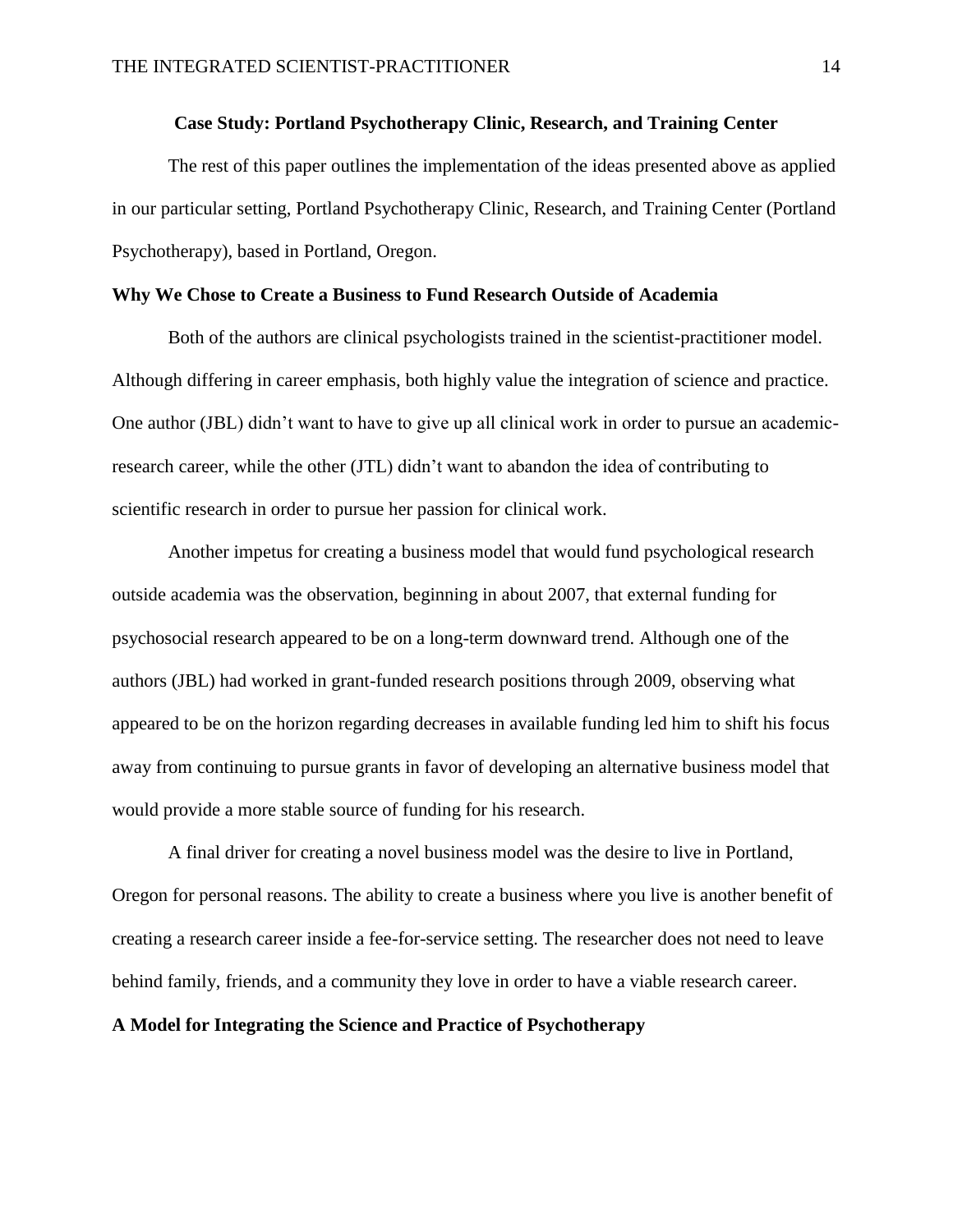Formed in 2007 by the two authors, Portland Psychotherapy is based on a unique model, which we refer to as the clinical-research social business model. This model is one in which the income-generating activities of the organization (e.g. provision of clinical services and training for professionals) serve as an internal, stable funding source to support research being conducted by staff at the center. While the center is legally organized as a for-profit-corporation, it is similar to a non-profit in that the owners (the authors) do not derive a profit from the corporation beyond the revenue they bring into the center through their billing. In traditional for-profit clinical settings, all profits that remain after salaries and overhead are paid typically go to shareholders. In contrast, in the clinical-research social business model, all profits go to support research activities and other non-money making activities that promote the social good, such as funding a postdoctoral fellowship that can provide for low fee clinical services. What would be shareholder profits in other business structures become a relatively stable, internal funding source for research, thereby negating the need to spend time engaging in activities designed to procure external research funding, such as grant writing. This model allows the center to engage in the various activities of the scientist-practitioner model including the provision of clinical services, training in science-based therapies, and conducting scientific research, in a more integrated and financially sustainable way.

**Clinical services.** Portland Psychotherapy specializes in providing science-based therapy, most notably Acceptance and Commitment Therapy (ACT; Hayes, Strosahl, & Wilson, 1999). Given that our ability to conduct research in our center is reliant not on grants, but rather on internal funding generated primarily through the provision of clinical services, we needed to maximize the profit margin on those income generating services. At the same time, in keeping with our core organizational values of inclusivity, social justice, and being of service to our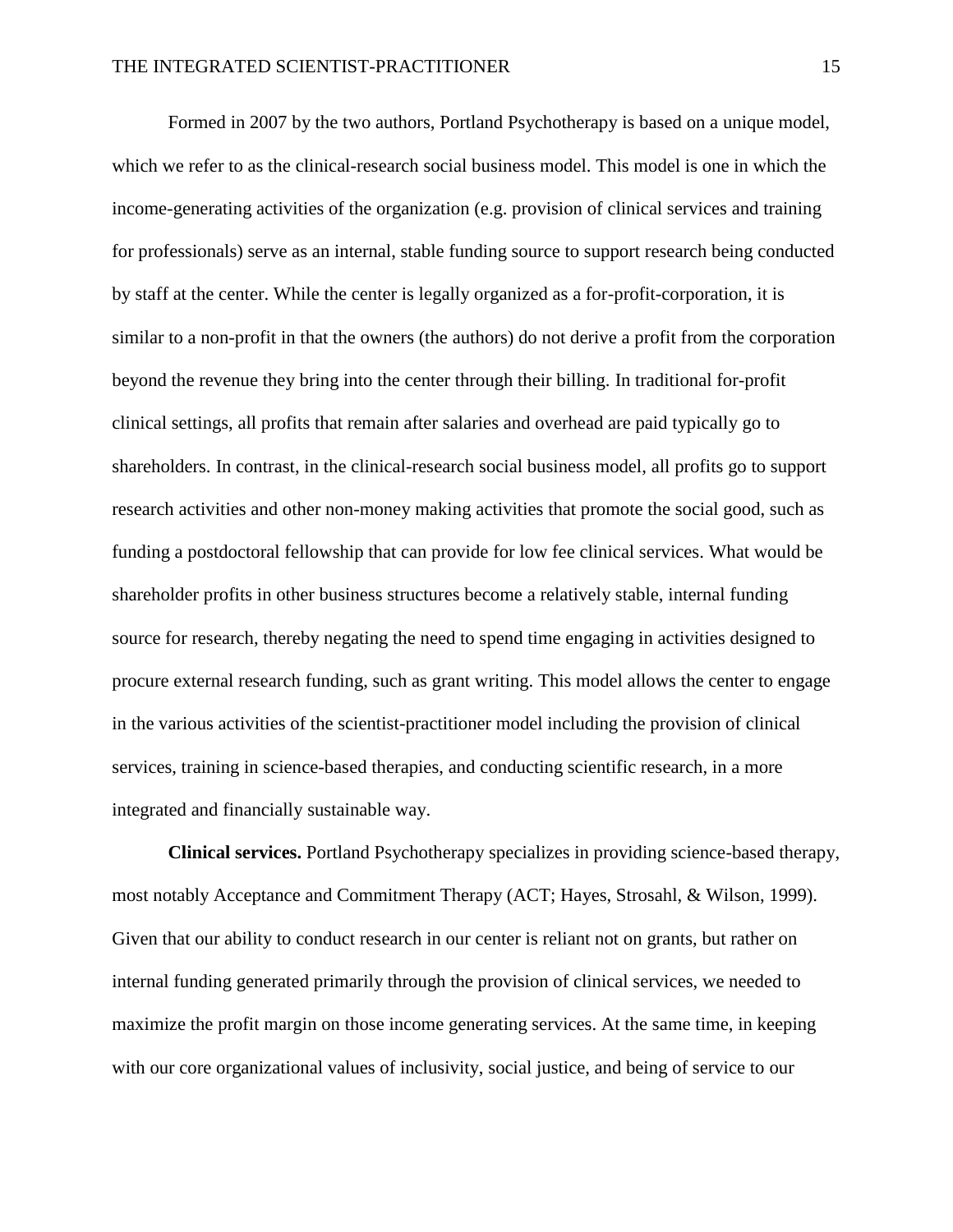broader community, it was important that our structure ensure that we are able to serve clients across the socioeconomic spectrum and not just those with the financial means to pay high rates out of pocket. We have addressed these two, potentially competing goals in two primary ways. First, our clinicians are on relatively few insurance panels. This allows clinicians to be paid their full fee for most of their clients, rather than the reduced rates offered in exchange for contracting with insurance companies. This still allows most clients to use their insurance to cover a significant portion of the cost of services while the slightly higher revenue per hour creates the margin that can be used to fund unpaid research activities.

Second, participation on few panels is possible because of effective marketing of our highly specialized services. Rather than being a general service mental health center that tries to meet the needs of all, we focus on providing specialist care linked to the expertise of our clinicians and researchers. Our goal is to provide the best care possible for the specialties that we serve and to be a knowledgeable source of referrals for those specialties that we do not offer. Our marketing allows clients who value science-based mental health care and who are willing to pay a little more for specialist services to find us. The result is that most of our clients are middle class individuals who choose to go out-of-network to purchase our services. Surveys of new clients indicate that our emphasis on science-based treatments (82%), a specialty in ACT (65%), and the fact that most of the psychologists on staff are also clinical researchers (57%) were either somewhat or very important factors in their decision to seek treatment at our center.

It was also important for our model to allow for the provision of low fee and sliding scale services to those in financial need. While all the clinicians at our center provide some reduced fee services, the majority of these services are made possible through our postdoctoral fellowship program, through which psychologist residents provide low-fee and sliding-scale services to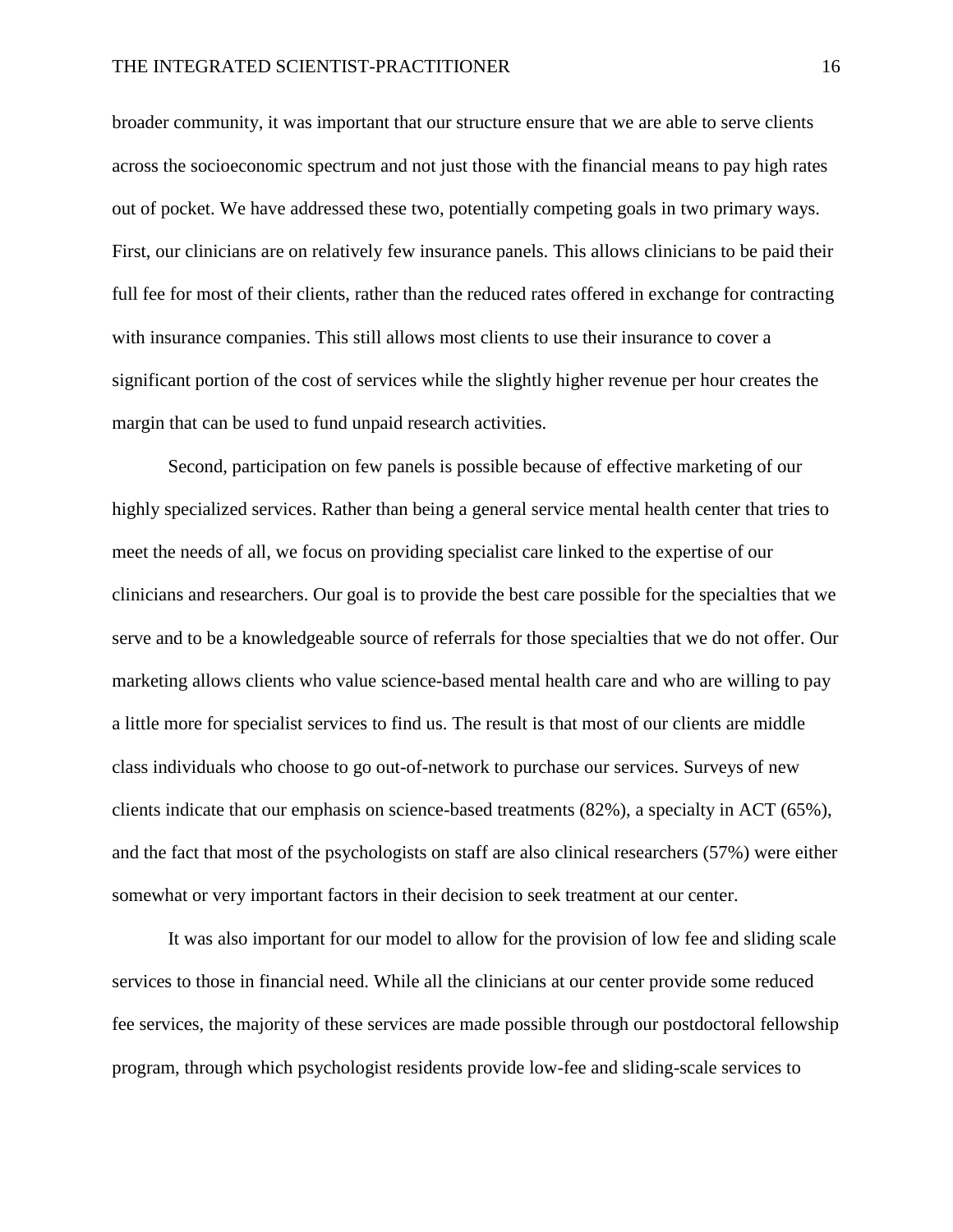clients without insurance. In 2014, for example, clients receiving reduced fee and sliding scale services accounted for approximately 16% of all the sessions conducted at our center. Being able to generate a higher profit margin from insured and full-fee clients frees up resources to be able to offer sliding scale services to those without insurance and partially offset the costs of the postdoctoral fellowship. The result is a client population that is socioeconomically diverse but who share a value of science-based mental healthcare.

**Training in evidence-based therapies.** A core part of the mission of Portland Psychotherapy is giving back to the wider professional community. This occurs in part through providing training and consultation services locally and internationally, hosting a peer consultation group, and bringing in outside speakers for training events open to local professionals. Our goal is to be a hub for the dissemination of evidence-based practices in the local community and beyond. In 2014 we hosted or co-hosted 7 paid training events through our center. In addition, some staff travel across the country and internationally to provide training events to other organizations. These training activities generate income that goes directly to support the research conducted at the center. Training events also serve a marketing function as colleagues and other potential referral sources who attend these events become aware of the center's clinical services.

**Research production.** Five of the eight full-time clinical staff at Portland Psychotherapy have dedicated research time, ranging from one to two days per week, for which they receive a fixed salary. In addition, since its inception, the center has funded seven postdoctoral fellowships, which have typically consisted of three days a week of clinical training and two days per week of dedicated research time. Research salaries are funded directly from the proceeds of the income-generating services at the center (i.e. clinical and training services). This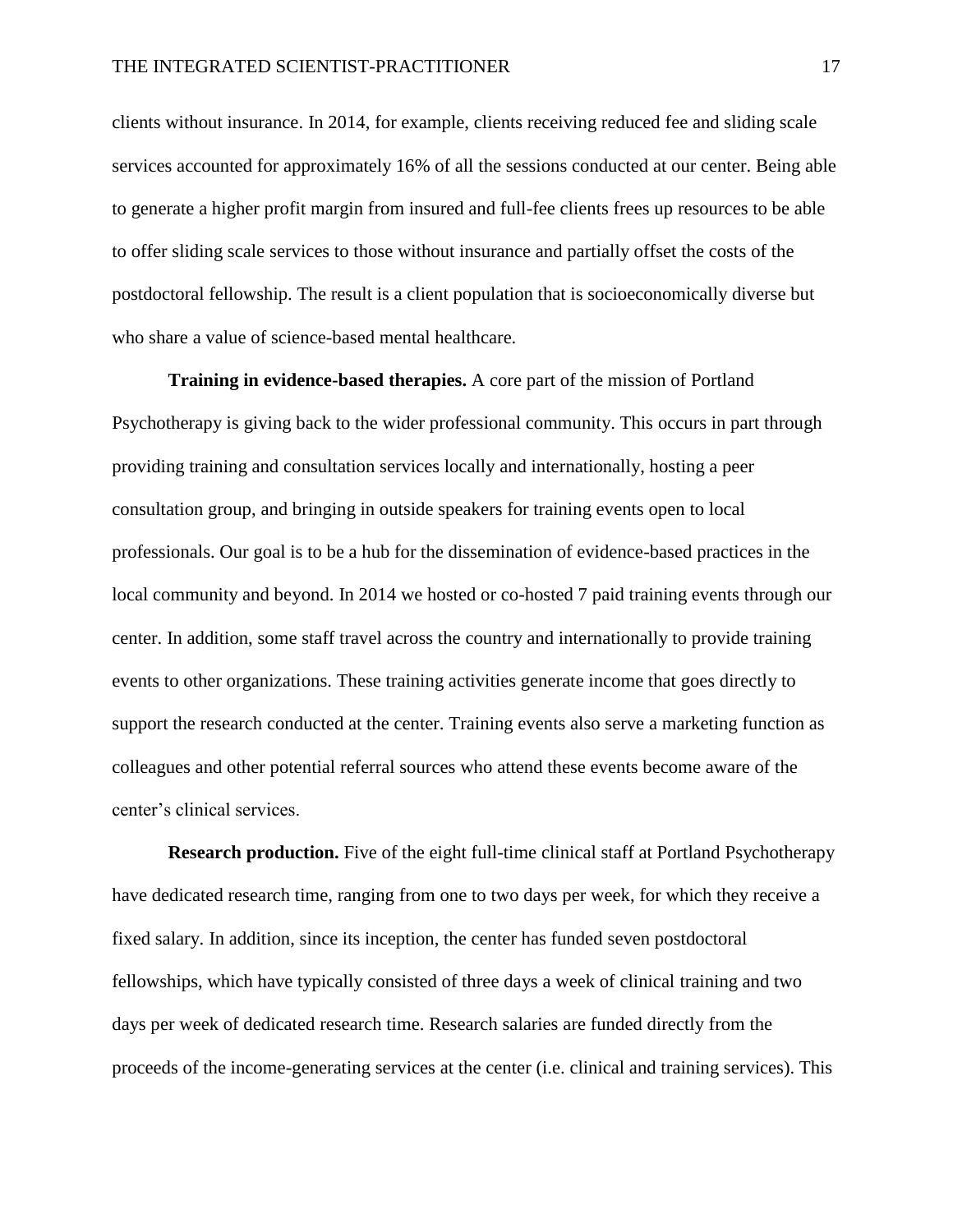stable, fixed research salary allows our clinical-researchers to focus on furthering their lines of research rather than pursuing external means of funding for that research. This also allows the clinician-researchers to devote more time to clinical and/or training activities, which are a more reliable source of income, rather than chasing grants, an increasingly less reliable source of income.

The research conducted at Portland Psychotherapy is varied and includes projects focused on basic research on perspective taking and false memory, longitudinal research on predictors of substance misuse, interventions for chronic self-criticism and shame, dissemination studies, and interventions to reduce mental illness stigma. Many of these research endeavors are joint collaborations with other academic or non-academic organizations, while others are completely "in house" with all research design, data collection, and analysis coming from within Portland Psychotherapy. Research by Portland Psychotherapy staff is regularly published in peerreviewed journals (e.g. Guinther & Dougher, 2014; Luoma, Kohlenberg, Hayes, & Fletcher, 2012; Platt & Freyd, 2015; Thompson, Luoma, & LeJeune, 2013) with seven publications published or accepted for publication in 2014 alone. A more complete listing of staff publications can be found on our website at

http://www.portlandpsychotherapyclinic.com/training/publications.

#### **Supporting Motivation and Managing the Influence of Money**

A key factor in the success of our model and its hopeful generalizability beyond our particular setting relates to how motivation and money have been addressed. We would contend that issues around the influence of money and alternative motivators must be attended to with significant intentionality and must align with the values of any organization which hopes to adopt this clinical-research social business model.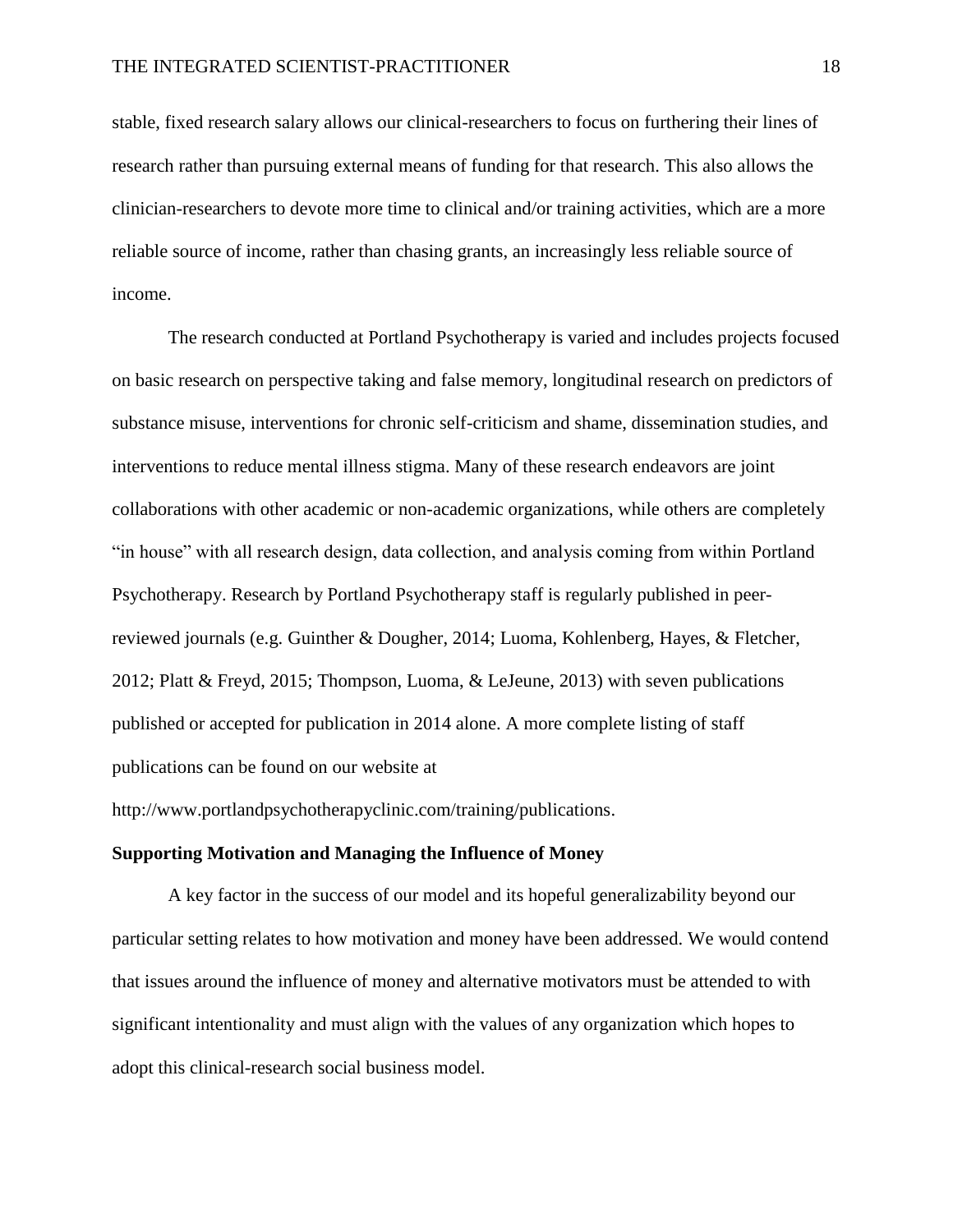Money, when functioning as an extrinsic reinforcer, can differentially impact productivity depending on the work context and product to be generated. In endeavors requiring creative or collaborative problem solving, as is the case in most research activities, tight contingencies around an extrinsic reinforcer such as money may have deleterious effects (Woodman et al, 1993). In our model, staff are paid a fixed salary for their dedicated research time with the goal of reducing the influence of money as a motivator for conducting research. Instead, we focus on supporting the *intrinsic* motivation of staff to conduct effective lines of quality research. In contrast, most staff are paid on a commission basis for time engaged in clinical activities, where the beneficial effects of extrinsic rewards can help motivate a focus on efficiently managing clinical time and generating revenue.

In a context such as ours, where collaboration and collegial support are essential to productivity, we also needed to attend to the effects of money on group-level dynamics. Since external reinforcers, such as money, can result in decreased sharing of information and expertise among colleagues (Lin, 2007) and increased unethical and selfish behavior (Tang et al., 2008), our hiring policies screen for potential staff who demonstrate high levels of intrinsic motivation to excel, a collaborative disposition, and shared values. In addition, attention is paid to grouplevel dynamics and complementarity with current staff during the hiring process so as to facilitate a collaborative environment. Applicants who appeared to be competitive have been passed over in favor of selecting candidates who appeared more collaborative and flexible. We have also selected individuals with expertise that complement rather than compete with current staff. The goal is a stronger organization where group cooperation is maximized. This organizational emphasis on cooperation and collaboration may be attractive to researchers put off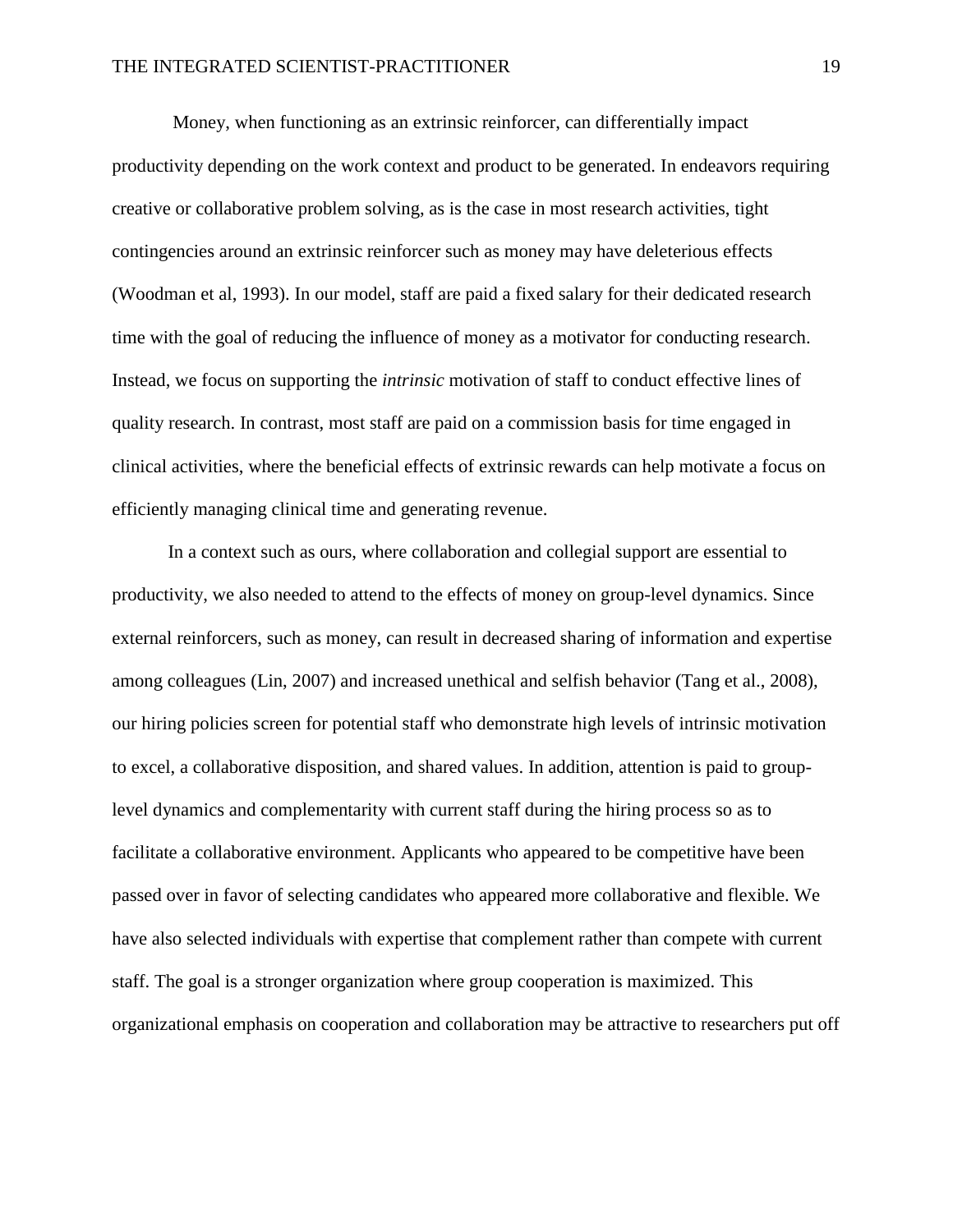by the often competitive and, at times, conflict-prone culture found in some academic departments.

In addition, our organization relies on three overarching principles, autonomy, mastery, and purpose (Pink, 2011), to sustain intrinsic motivation and manage the influences of money among our staff. The principles are based on research on the effects of extrinsic versus intrinsic reinforcement on motivation (Grant & Berry, 2011), self-determination theory (Ryan & Deci, 2000), job control (Bond & Bunce, 2003), and concepts from contextual behavioral science on the role of values and choice (Dahl, Lundgren, Plumb, & Stewart, 2009).

**Autonomy***.* Self-direction generally increases productivity, creativity, and overall job satisfaction, at least for relatively engaging and non-menial work (Mottaz, 1985). Job control, or the perceived ability to exert influence over one's work environment, is one of the most robust predictors of satisfaction and productivity in all of workplace psychology (Bond & Bunce, 2003). Increased autonomy and flexibility are among the most important benefits cited by psychologists working in independent practice settings (Nash, Norcross, & Prochaska, 1984) and are also associated with increased research productivity among those in academia (Kahn & Scott, 1997). In the service of strengthening intrinsic motivation among staff, Portland Psychotherapy actively supports staff autonomy and sense of choice in their professional lives. Staff have flexible work schedules and caseloads, as well as significant say in how much of their time is spent on research, training, or providing clinical work. Staff have revenue targets that they are asked to meet, but have significant discretion about how they achieve those targets. For staff who have paid research time, we attempt to maximize their level of choice in selecting which research projects they would like to work on, with whom, and in what capacity. To support this sense of choice, we recently instituted a collaboratively reviewed internal grant program, and have begun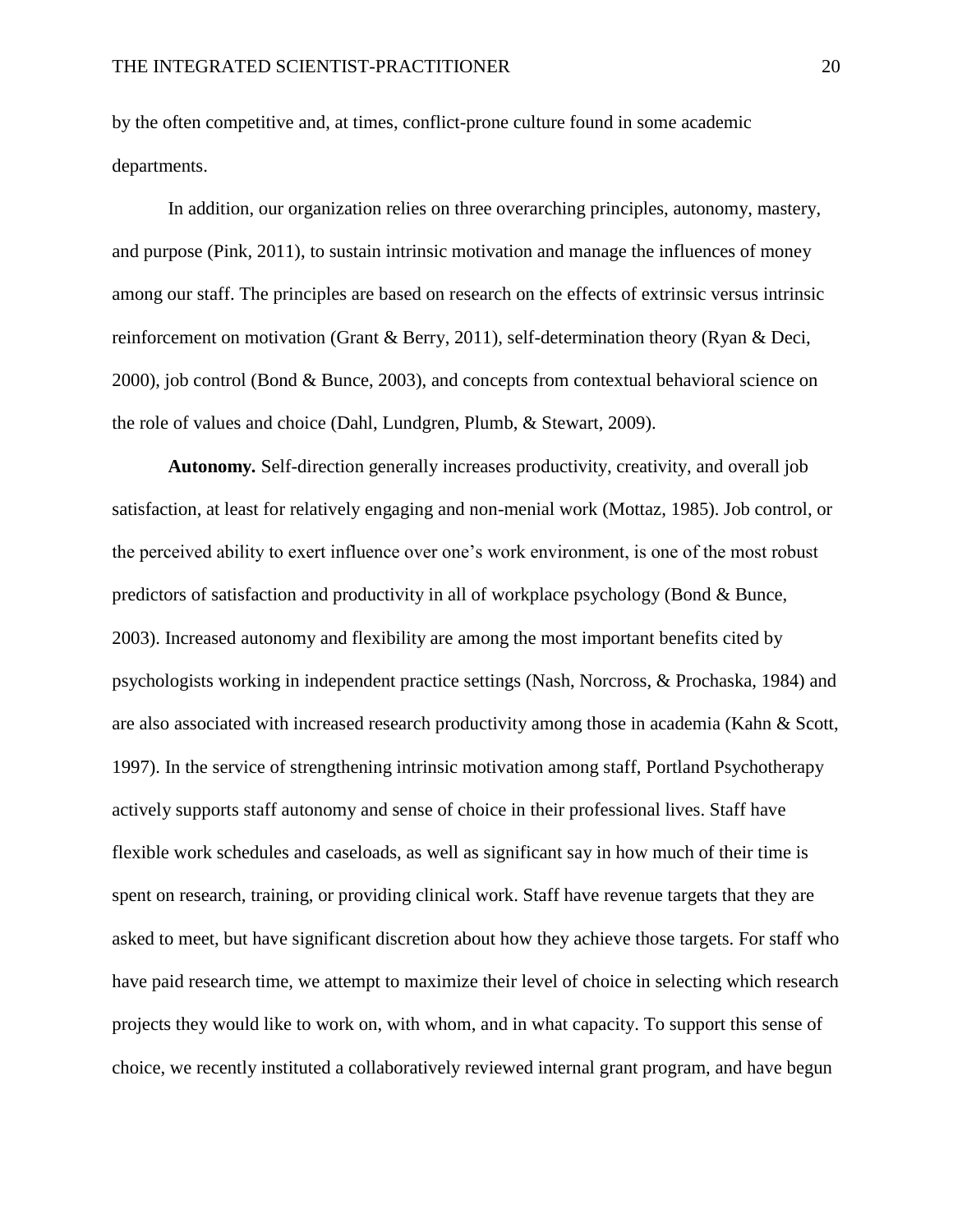to disperse our first \$10,000 in grants to staff who applied. These monetary awards from the internal grant are in addition to the fixed salary clinical-research staff are already paid for their research time. We seek to contribute to psychological science, but how each staff member choses to do that is largely left to the individual to decide.

**Mastery.** Mastery is the intrinsic desire to get better at something that matters to an individual (Pink, 2011). Staff at Portland Psychotherapy are encouraged to develop expertise and are supported, financially and otherwise, in the development of mastery in their self-identified areas of expertise. Staff are provided with mentorship on how to be active learners and how to develop expertise. All staff have a discretionary training and education budget which they can spend in any way they deem fit. Staff with expertise in a particular area are encouraged to function as consultants and support others' development. Regularly held research lab and clinical development meetings allow staff to share their knowledge with others in the center in a collaborative environment. Again, as staff are not competing for limited funding dollars or coveted tenure positions, there is a heightened sense of collaboration rather than competition at the center. Staff are also encouraged to determine their own clinical, research, and training goals. Processes are in place to support them in regularly reviewing their goals, problem solving barriers to goal attainment, and setting new goals.

**Purpose.** Intrinsic motivation is also supported by tying work activities to shared and individual values and connecting day-to-day work to a larger sense of purpose. Intrinsic motivation is most strongly associated with increased creative output when individuals are prosocially motivated to take the perspective of others (Grant & Berry, 2011). A sense of shared purpose is one of the strongest intrinsic motivators at work at our center. The unique employment model the center offers, as well as the intentional hiring practices, have resulted in a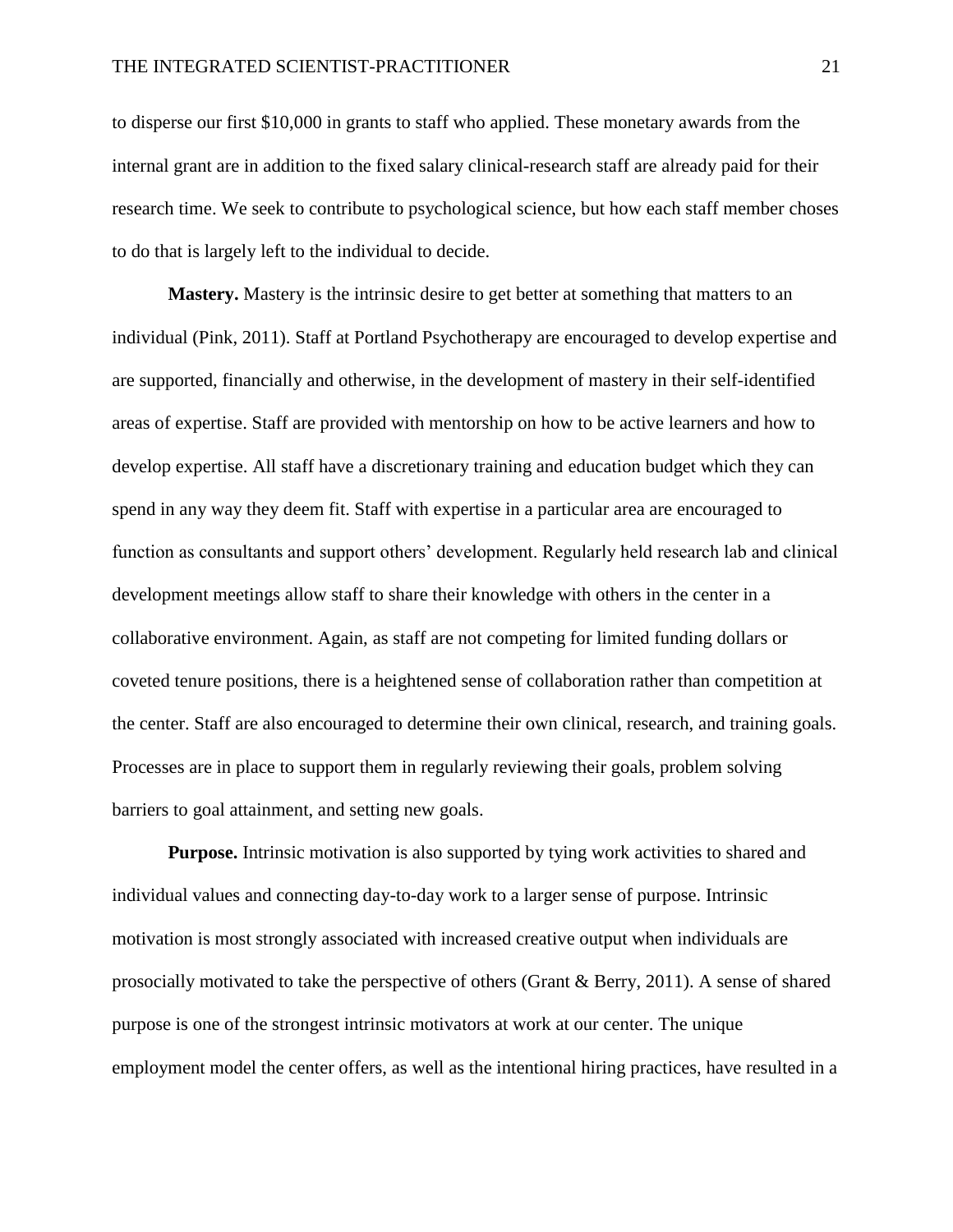team of therapists and clinician-researchers who are exceptionally skilled and self-motivated to excel. Given the level of talent and drive of staff at the center, it is almost certain that they could find successful employment elsewhere in medical settings, academia, or solo private practice. However, each has chosen to work at Portland Psychotherapy, at least in part, because they resonate with the mission of the center and with a common sense of purpose and shared values which include social justice, inclusivity, community, and using science to address the problems of human suffering. In developing the model for the center, there was, and continues to be, an intentional focus on building a culture and set of practices that connect employees (as well as the clients we serve) with their most central life values, and to link work activities to those larger patterns of purpose in an intentional way. For example, even the way research is funded at the center is explicitly tied back to this sense of purpose; clinician-researchers are able to honor clients' meaningful work by putting the money clients have invested in the center to good use through the research they conduct. In turn, clients choosing to come to the center are made aware through marketing materials and prominent thank you signs in the waiting rooms that their choice to seek therapy at Portland Psychotherapy directly contributes to a greater good, with a portion of their session fees going into research to address the problems of human suffering.

#### **Outcomes to Date**

While Portland Psychotherapy was formed in 2007, significant efforts toward growth and the development of infrastructure did not begin until 2010. In the ensuing five years, much has been accomplished. Total staff has increased from four to twelve including 8 full time clinical staff (6 licensed psychologists, 1 licensed clinical social worker, and 1 psychologist resident), 1 part-time licensed psychologist, and 3 administrative staff). A stable funding line for research supporting more than 10 current projects has been established, amounting to approximately 18%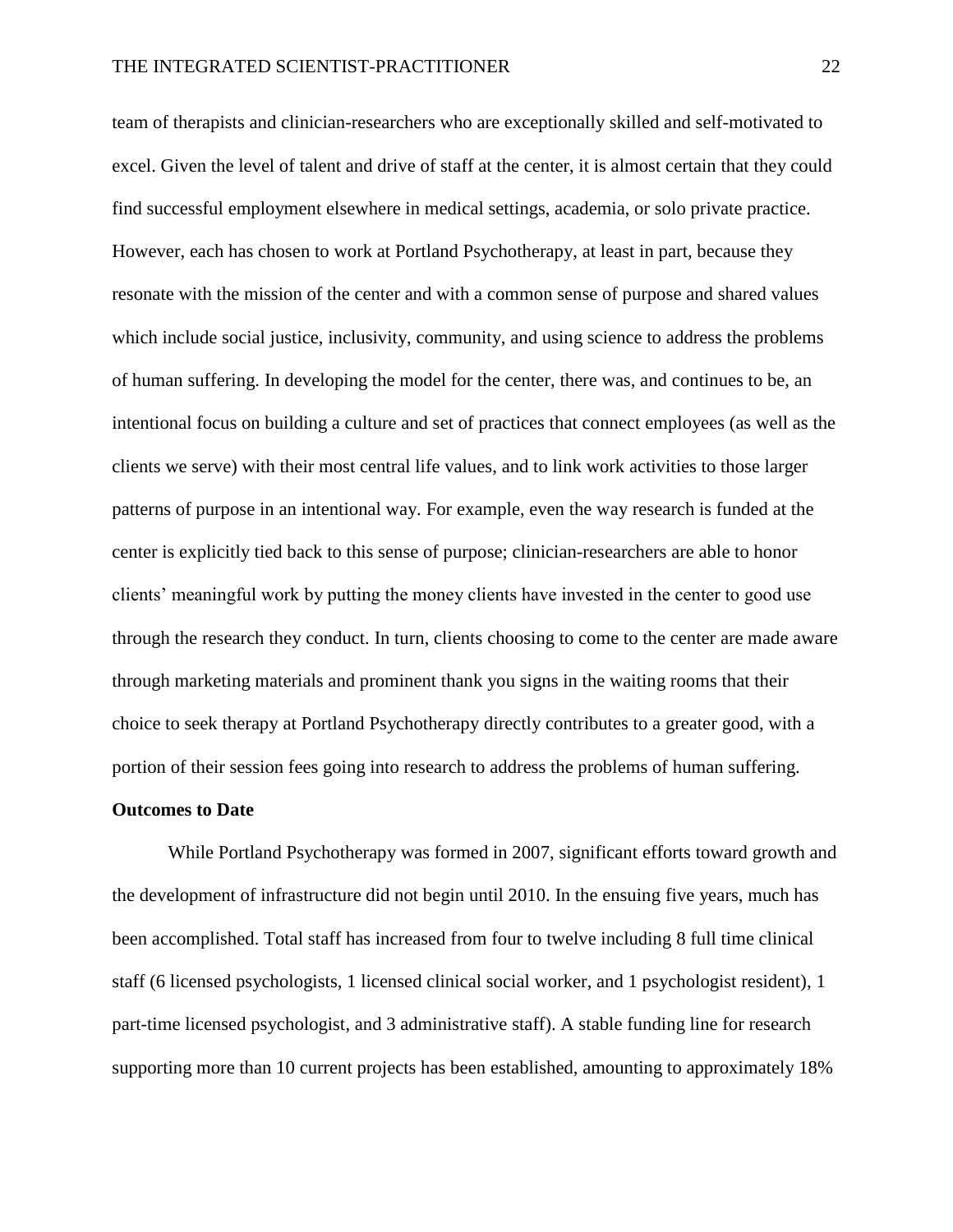of center revenue (at the time of this writing). Clinical services are provided to over 100 individual therapy clients per week. More clients are served through time-limited groups and classes offered at the center. We have hosted over 20 training events for therapists. We have provided research experience opportunities and mentorship for at least 12 research assistants, several of whom have gone on to graduate training programs. Since 2010, 24 peer-reviewed articles have been at least partially supported through internal funding, with additional publications in non-reviewed outlets (e.g., book chapters) and several more articles are currently in preparation or under review. In sum, we believe the research productivity of our center rivals that of a successful grant-funded academic and has been accomplished without any outside grant funding.

#### **Generalizability**

Given that, to our knowledge, this is the first model of its kind, its future viability and its generalizability awaits to be seen. However, we believe that with some context-specific adaptations, the clinical-research social business model could be established in many moderate sized urban areas. Portland Psychotherapy is not a boutique practice reliant on a large population of wealthy clients, but instead relies on middle class clients who are willing to pay a little extra for expert care. There are approximately 104 metropolitan areas in the US with populations over 500,000. We believe most of these would have middle class populations of sufficient size to support this type of organization. If revenue sources were developed that were not dependent on face-to-face services, such as telehealth, then this model could conceivably be implemented almost anywhere.

A specific set of skills is needed by the team that runs the center. They need to know how to conduct programmatic research, have or develop an understanding of business and marketing,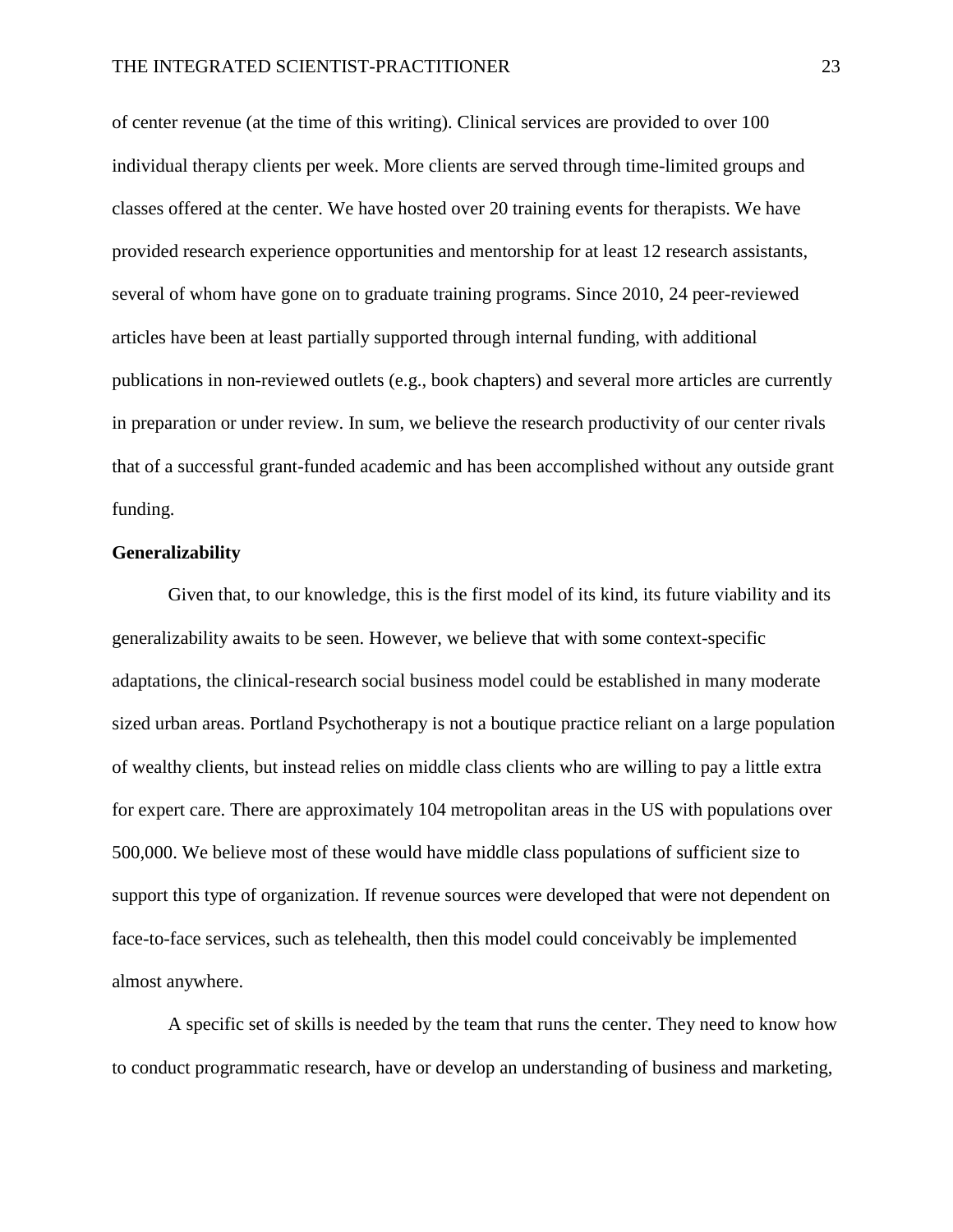and be able to provide excellent evidence-based services and develop a reputation for the same. Any group of psychologists in a moderate sized urban area with these characteristics should be able to replicate our model with sufficient consultation and support.

## **Conclusion**

Despite a continuing emphasis on the integration of the science and practice of psychology, there continues to be the longstanding chasm between psychologists who are the *producers* of scientific research (i.e., academics) and psychologists who are the *utilizers* of scientific research (i.e., clinicians). We propose that much more research could be conducted inside clinical settings if they were structured as social enterprises aimed at supporting scientific research as a social good. We have found the barriers to conducting quality scientific research outside of academia are not insurmountable and, in fact, doing so may offer many benefits not afforded the academic-researcher. Being intentional about contingencies influencing motivation and also about creating communities in which contribution to science is encouraged and supported is essential for those seeking to integrate research and applied practice outside a traditional academic setting.

We have proposed the clinical-research social business model for conducting research outside of a traditional academic setting. While the specific way in which this model is enacted is unique to our setting, resources, goals and values, we hope it provides some ideas and opens a dialogue so that those who seek to both utilize and contribute to scientific research can find new and expanding environments to support that work. Perhaps by doing so, these changing times of decreased tenure-track positions and decreased financial reimbursement of private practices might result in something our field hasn't been able to do in the nearly 65 years since the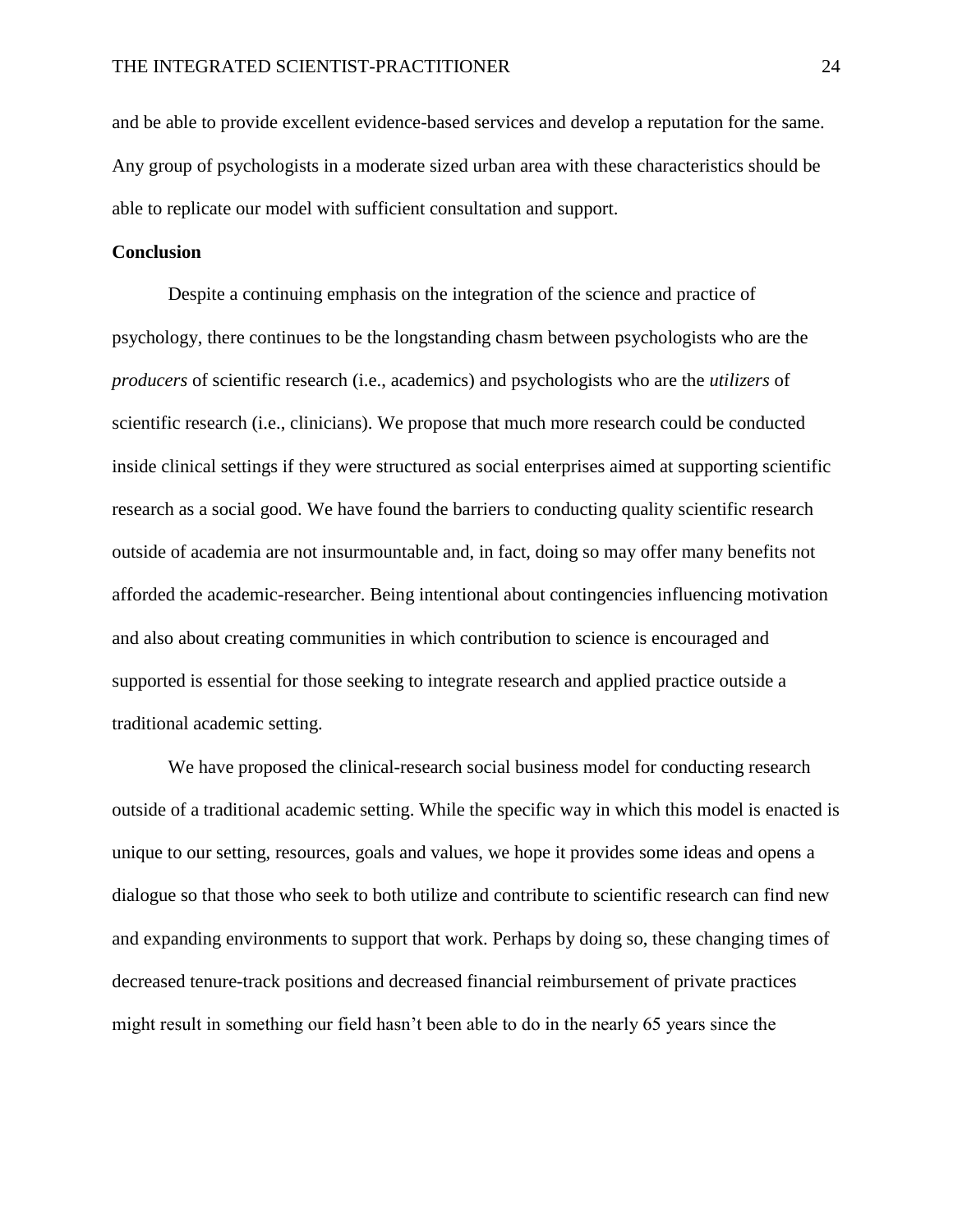Boulder Conference--create an environment in which the science and practice of psychology can be truly integrated.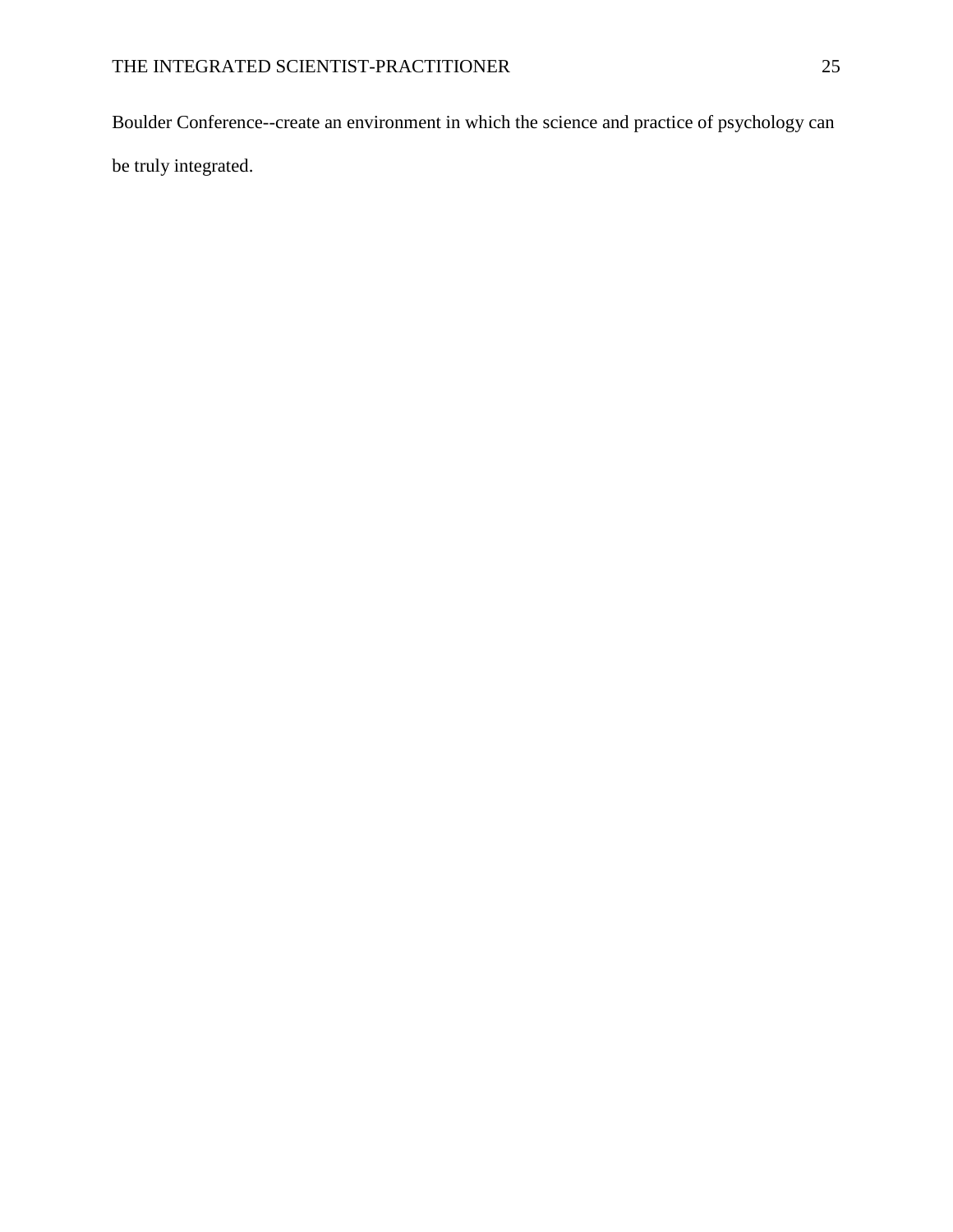#### **References**

American Psychological Association (2013). Guidelines and principles for accreditation of programs in professional psychology. Retrieved from

https://www.apa.org/ed/accreditation/about/policies/guiding-principles.pdf

Association of Psychology Postdoctoral and Internship Centers (2003). *2003 APPIC match statistics: Match report from the APPIC board of directors.* Retrieved from

[http://www.appic.org/Match/MatchStatistics/MatchStatistics2003.aspx.](http://www.appic.org/Match/MatchStatistics/MatchStatistics2003.aspx)

Association of Psychology Postdoctoral and Internship Centers (2013). *2013 APPIC match statistics combined results: Phase I and phase II.* Retrieved from

<http://www.appic.org/Match/MatchStatistics/MatchStatistics2013Combined.aspx>

- Bond, F. W., & Bunce, D. (2003). The role of acceptance and job control in mental health, job satisfaction, and work performance. *Journal of Applied Psychology*, *88*(6), 1057-1067.
- Chang, K., Lee, I. L., & Hargreaves, T. (2008). Scientist versus Practitioner–An abridged meta-analysis of the changing role of psychologists. *Counseling Psychology Quarterly*, *21*(3), 267-291.
- Critchfield, T. S., & Kollins, S. H. (2001). Temporal discounting: Basic research and the analysis of socially important behavior. *Journal of applied behavior analysis*, *34*(1), 101-122.
- Dahl, J., Lundgren, T., Plumb, J., & Stewart, I. (2009). *The art and science of valuing in psychotherapy: Helping clients discover, explore, and commit to valued action using Acceptance and Commitment Therapy*. Oakland, CA: New Harbinger Publications.
- Frank, G. (1984). The Boulder Model: History, rationale, and critique. *Professional Psychology: Research and Practice*, *15*(3), 417-435.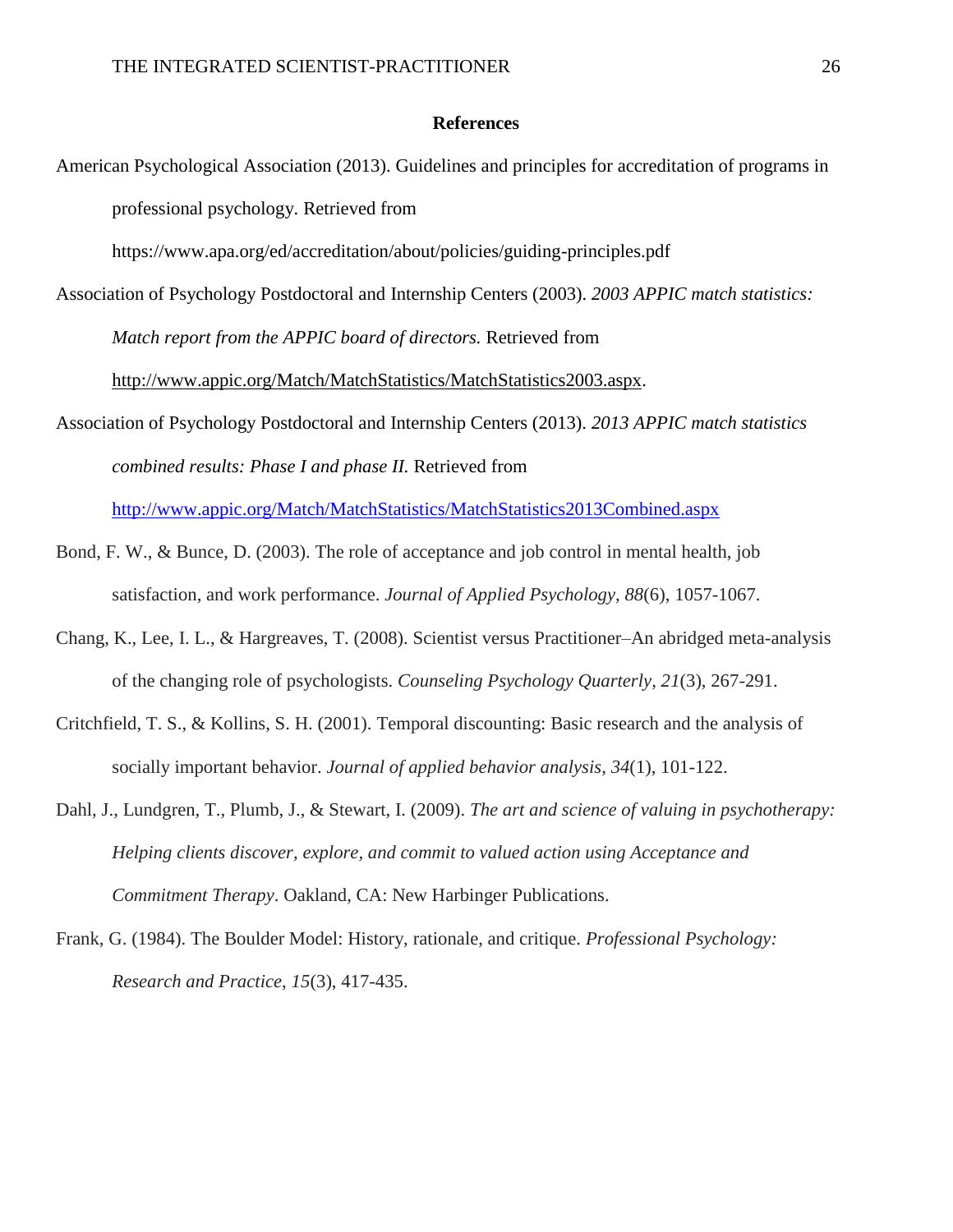- Gogtay, N., & Insel, T. (2014) *Changing NIMH clinical trials: Efficiency, transparency, and reporting.* Retrieved from [http://www.nimh.nih.gov/funding/opportunities-announcements/clinical-trials](http://www.nimh.nih.gov/funding/opportunities-announcements/clinical-trials-foas/changing-nimh-clinical-trials-efficiency-transparency-and-reporting.shtml)[foas/changing-nimh-clinical-trials-efficiency-transparency-and-reporting.shtml](http://www.nimh.nih.gov/funding/opportunities-announcements/clinical-trials-foas/changing-nimh-clinical-trials-efficiency-transparency-and-reporting.shtml).
- Gold, J. L., & Dewa, C. S. (2005). Institutional review boards and multisite studies in health services research: is there a better way? *Health services research*, *40*(1), 291-308.
- Goodheart, C. (2010). Economics and psychology practice: What we need to know and why. *Professional Psychology: Research and Practice*, *41*(3), 189-195.
- Grant, A. M. & Berry, J. W. (2011). The necessity of others is the mother of invention: Intrinsic and prosocial motivations, perspective taking, and creativity. *Academy of Management Journal 54*(1), 73-96.
- Guinther, P. M. & Dougher, M. J. (2014). Partial contextual control of semantic false memories in the DRIFT paradigm. *The Psychological Record, 64,* 457-473*.*
- Hayes, S. C., Strosahl, K., & Wilson, K. (1999) *Acceptance and commitment therapy: An experiential approach to behavior change*. New York: Guilford Press.
- Hennessey, B. A., & Amabile, T. M. (1998). Reality, intrinsic motivation, and creativity. American Psychologist 53 (6) 674-675.
- Insel, T .R. (2015). *The Anatomy of NIMH funding.* White paper downloaded from: http://www.nimh.nih.gov/funding/funding-strategy-for-research-grants/white-paper\_149362.pdf
- Kahn, J. H., & Scott, N. A. (1997). Predictors of research productivity and science-related career goals among counseling psychology doctoral students. *The Counseling Psychologist, 25*(1), 38-67.
- Lin, H. F. (2007). Effects of extrinsic and intrinsic motivation on employee knowledge sharing intentions. *Journal of Information Science*, *33*(2), 135-149.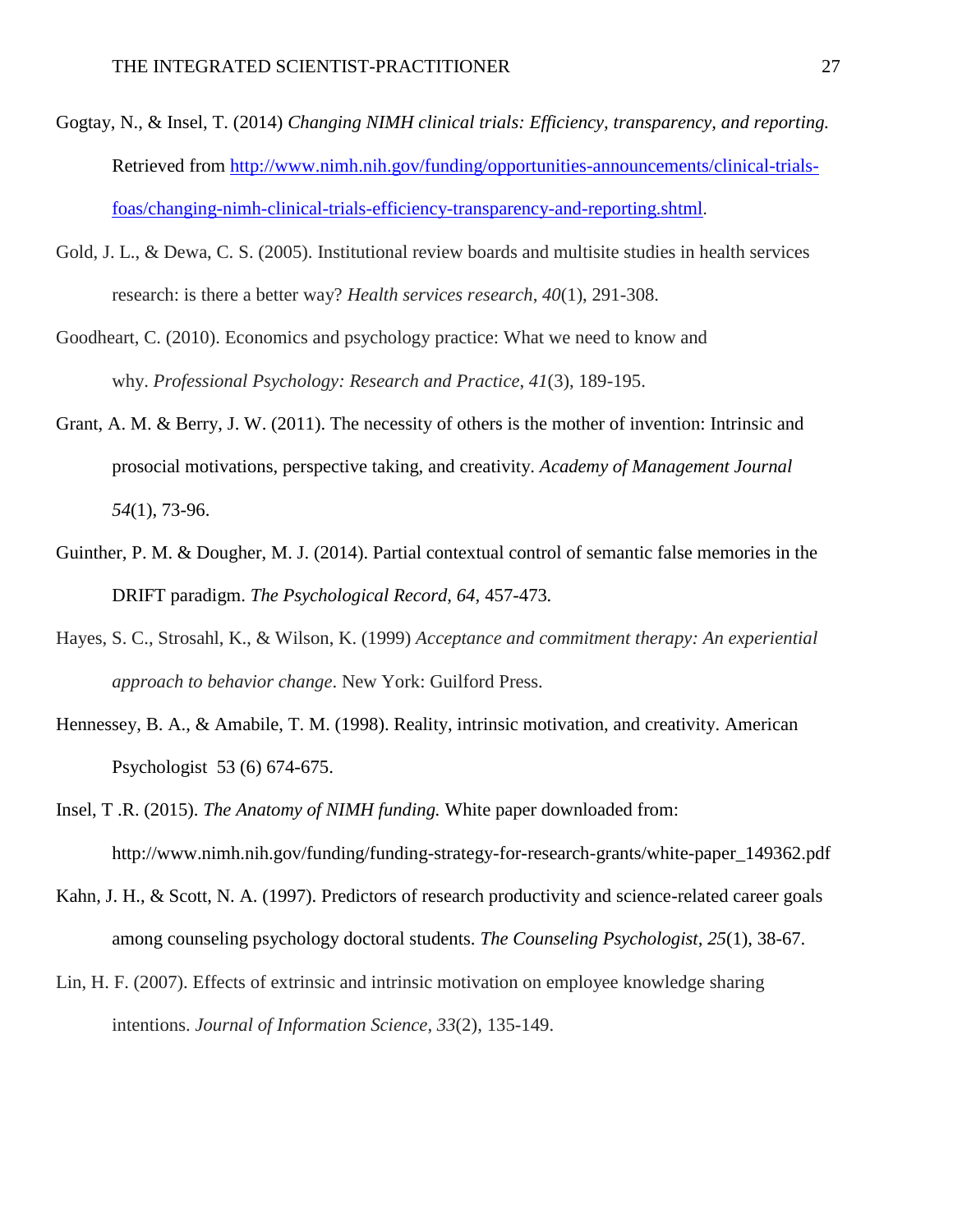- Luoma, J. B., Kohlenberg, B.S., Hayes, S. C., & Fletcher, L. (2012). Slow and Steady Wins the Race: A Randomized Clinical Trial of Acceptance and Commitment Therapy Targeting Shame in Substance Use Disorders. *Journal of Consulting and Clinical Psychology, 80,* 43-51*.*
- Meier, S. T. (2015). *Incorporating Progress Monitoring and Outcome Assessment in Counseling and Psychotherapy: A Primer.* Oxford, UK: Oxford University Press.
- Mottaz, C. J. (1985). The relative importance of intrinsic and extrinsic rewards as determinants of work satisfaction. *The Sociological Quarterly*, *26*(3), 365-385.
- Nash, J., Norcross, J. C., & Prochaska, J. O. (1984). Satisfactions and stresses of independent practice. *Psychotherapy in private practice*, *2*(4), 39-48.
- National Institutes of Health Office of Extramural Research (2013a). *Research project grants: Applications, awards funded through direct NIH appropriation, success rates, and total funding, by institute/center.* Retrieved from [http://report.nih.gov/success\\_rates/index.aspx.](http://report.nih.gov/success_rates/index.aspx)
- National Institutes of Health Office of Extramural Research (2013b). *Success rates of NIH R01 equivalent and research project grant applications, 1970-2013. .* Retrieved from [http://report.nih.gov/success\\_rates/index.aspx.](http://report.nih.gov/success_rates/index.aspx)

Neill, U.(2008). Publish or perish but at what cost? *Journal of Clinical Investigation*, *118*(7), 2368-2368.

Norcross, J. C., & Karpiak, C. P. (2012). Clinical psychologists in the 2010s: 50 years of the APA Division of Clinical Psychology. *Clinical Psychology: Science and Practice*, *19*(1), 1-12.

Pink, D. H. (2011). *Drive: The surprising truth about what motivates us*. New York: Penguin.

Platt, M. & Freyd, J. J. (2015). Betray my trust, shame on me: Shame, dissociation, fear, and betrayal trauma. *Psychological Trauma: Theory, Research, Practice, and Policy. 7*(4), 398-404.

Raimy, V. (Ed.) (1950). *Training in clinical psychology*. New York: Prentice-Hall.